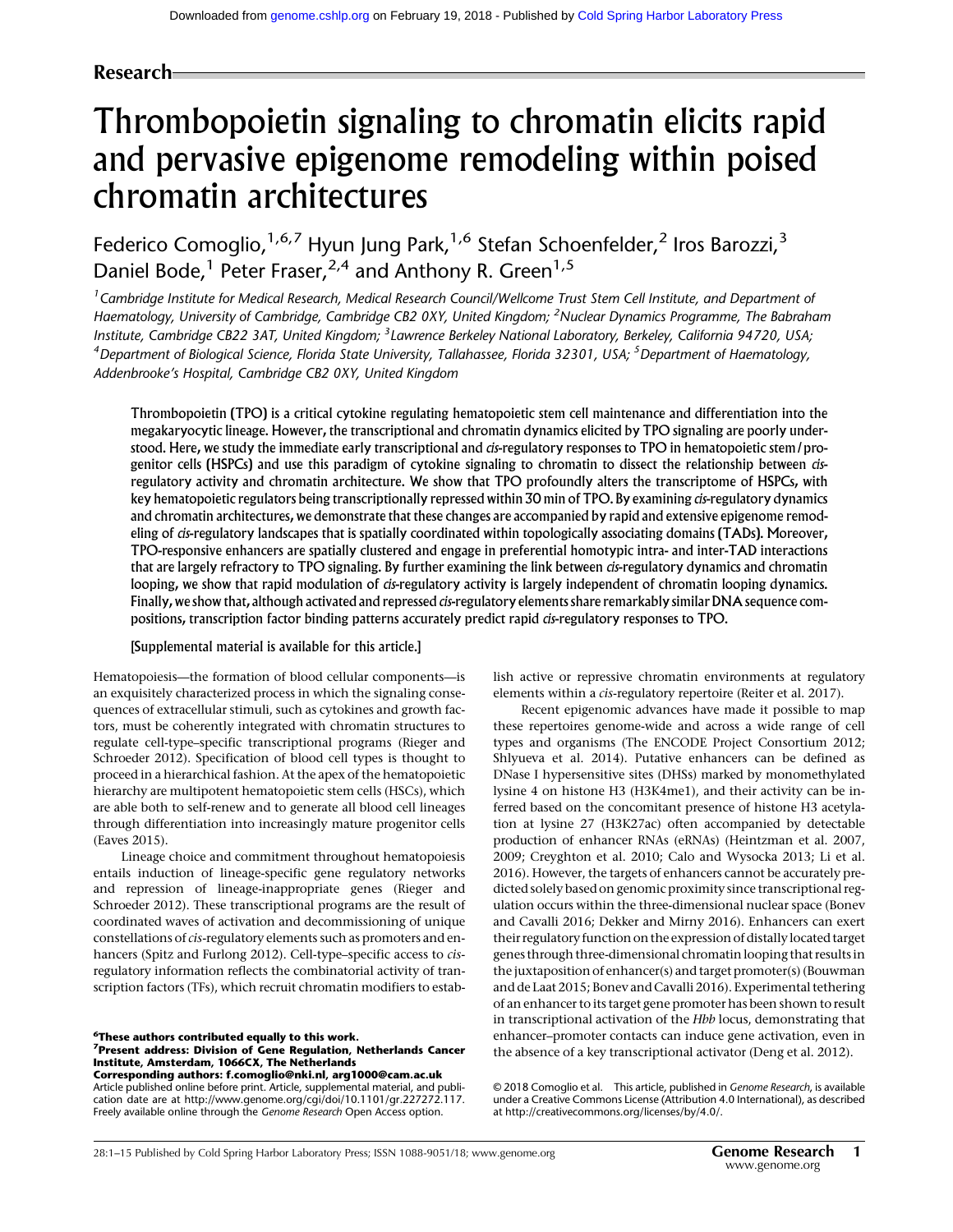Chromosome conformation capture (3C)-based methods, particularly high-throughput 3C (Hi-C), have enabled targeted or genome-wide mapping of chromatin architectures (Denker and De Laat 2016). These technologies provided critical insights into key structural and functional components of three-dimensional chromatin organization such as (1) A/B compartments (Lieberman-Aiden et al. 2009), also referred to as compartment domains (Rao et al. 2017), which are closely associated with open and closed chromatin domains, respectively; (2) topologically associating domains (TADs) (Dixon et al. 2012; Nora et al. 2012; Sexton et al. 2012), also referred to as contact domains (Rao et al. 2017), chromosomal units that spatially constrain cis-regulatory interactions; and (3) CTCF loops, also referred to as insulated neighborhoods (Hnisz et al. 2016) or loop domains (Rao et al. 2017). Although these studies suggested a hierarchical domain organization, recent studies based on acute depletion of CTCF or cohesin, or inactivation of the cohesin-loading factor NIPBL, demonstrated that A/B compartments and TADs are not hierarchically organized but represent independent structural (and possibly functional) units of 3D genome organization (Nora et al. 2017; Rao et al. 2017; Schwarzer et al. 2017; Wutz et al. 2017).

Enhancer–promoter communication preferentially occurs within TADs (Zhan et al. 2017). However, the high complexity of Hi-C libraries makes it impractical to systematically map cis-regulatory interactions with high resolution and coverage. To overcome this limitation, we recently developed Promoter Capture Hi-C (PCHi-C), a sequence capture approach that selectively enriches Hi-C libraries for interactions involving more than 22,000 annotated mouse promoters, thus allowing global mapping of promoter interactions at restriction fragment level resolution (Schoenfelder et al. 2015).

Collectively, studies in different systems across multiple species using 3C-based methods and derivatives identified two types of enhancer–promoter interactions: loops formed de novo and preexisting loops (Montavon et al. 2011; Apostolou et al. 2013; Melo et al. 2013; Eijkelenboom et al. 2014; Ghavi-Helm et al. 2014; Cruz-Molina et al. 2017; Freire-Pritchett et al. 2017). Although de novo (also called instructive) interactions appear concomitant with changes in the target gene activity, preexisting (also called permissive) interactions are formed prior to gene activation and are thought to facilitate timely transcriptional induction (de Laat and Duboule 2013; Bouwman and de Laat 2015). However, the relationship between signal-dependent modulation of cis-regulatory activity and chromatin looping remains poorly understood for several reasons. First, poised chromatin architectures have been primarily studied in relation to gene activation, and little is known about signaling-dependent modulation of gene repression. Second, studies analyzing this relationship on developmental timescales lack the temporal resolution necessary to capture the early chromatin changes induced by signaling events. Third, physical interactions other than promoter–enhancer loops, such as enhancer–enhancer interactions, received comparatively little attention, albeit they likely represent an important layer of gene regulation in the three-dimensional nuclear space (Ing-Simmons et al. 2015).

The cytokine thrombopoietin (TPO) is a critical regulator of megakaryopoiesis. TPO regulates megakaryocyte and platelet production by activating its receptor, MPL (Bartley et al. 1994; de Sauvage et al. 1994; Lok et al. 1994), inducing multiple signaling pathways, including Janus kinase (JAK)/signal transducer and activator of transcription (STAT), mitogen-activated protein kinase, and phosphatidylinositol-3-kinase (De Graaf and Metcalf 2011).

The physiological role of TPO has been extensively studied in mouse knockout (KO) models. TPO KO mice exhibit severe thrombocytopenia with 90% reduction in platelet counts, indicating that TPO is the major physiological regulator of megakaryocyte and platelet production in vivo (de Sauvage et al. 1996). Moreover, TPO and Mpl KO mouse models revealed that TPO signaling is also vital for hematopoietic stem cell maintenance and self-renewal (Kimura et al. 1998; Solar et al. 1998; Buza-Vidas et al. 2006; Qian et al. 2007; Yoshihara et al. 2007). However, these studies largely focused on TPO signaling at the level of cytoplasmic signaling pathways and/or cellular behavior. In contrast, the transcriptional consequences and cis-regulatory dynamics of TPO signaling to chromatin remain largely unknown.

# Results

#### The immediate early transcriptional response to TPO signaling

To capture the immediate early transcriptional response to TPO, we performed subcellular RNA-seq (Bhatt et al. 2012) before and after 30-min TPO stimulation of HPC-7 cells, a cytokine-dependent and karyotypically normal multipotent hematopoietic stem/progenitor cell line (Pinto do Ó et al. 1998). HPC-7 cells self-renew in the presence of stem cell factor (SCF) and undergo megakaryocytic differentiation following TPO stimulation.

We isolated and profiled biochemically fractionated chromatin-associated, nucleoplasmic, and cytoplasmic transcripts in two biological replicates. Principal component analysis and hierarchical clustering indicate high reproducibility between replicates, with the subcellular compartment explaining most of the observed variation in gene expression (PC1, 72%) [\(Supplemental](http://genome.cshlp.org/lookup/suppl/doi:10.1101/gr.227272.117/-/DC1) [Fig. S1A,B](http://genome.cshlp.org/lookup/suppl/doi:10.1101/gr.227272.117/-/DC1)). As expected, this is largely driven by the high intronic content of chromatin-associated RNA-seq libraries, which are enriched for unprocessed and incompletely spliced transcripts ([Supplemental Fig. S1C](http://genome.cshlp.org/lookup/suppl/doi:10.1101/gr.227272.117/-/DC1)). In addition, analysis of small nuclear and small cytoplasmic RNA gene loci revealed compartment-specific transcript localization, confirming the high enrichment of our RNA fractions [\(Supplemental Fig. S1D](http://genome.cshlp.org/lookup/suppl/doi:10.1101/gr.227272.117/-/DC1)).

We then analyzed the immediate early transcriptional consequences of TPO signaling at the chromatin level. We found that TPO transcriptionally up-regulated 1325 genes and repressed 639 genes (Fig. 1A). Importantly, significant changes in chromatin-associated RNA levels within 30 min of TPO stimulation only moderately overlapped changes detected in the cytoplasmic fraction (58% and 37% for up- and down-regulated genes, respectively) ([Supplemental Fig. S1E](http://genome.cshlp.org/lookup/suppl/doi:10.1101/gr.227272.117/-/DC1)) and exhibited significantly higher fold changes ([Supplemental Fig. S1F\)](http://genome.cshlp.org/lookup/suppl/doi:10.1101/gr.227272.117/-/DC1). This suggests that RNA stability and post-transcriptional regulation contribute substantially to cytoplasmic gene expression changes even in response to transient signaling, underscoring the importance of profiling chromatin-associated or nascent transcripts when studying primary transcriptional responses. Unless otherwise stated, the remainder of our expression analyses focused on chromatin-associated transcripts.

The immediate early transcriptional consequences of TPO signaling to chromatin were highly divergent. On the one hand, genes most highly transcriptionally up-regulated by TPO included several targets of the canonical JAK/STAT signaling pathway (e.g., Cish, Pim1, Cited2, and Egr1) and the transcription factor MYC (Fig. 1A,B), suggesting broad housekeeping and survival functions. On the other hand, TPO led to the rapid transcriptional repression of key hematopoietic regulators such as Hlf, Sox4, and Cxcr4 (Fig. 1B). Repression of these loci resulted in strongly decreased cytoplasmic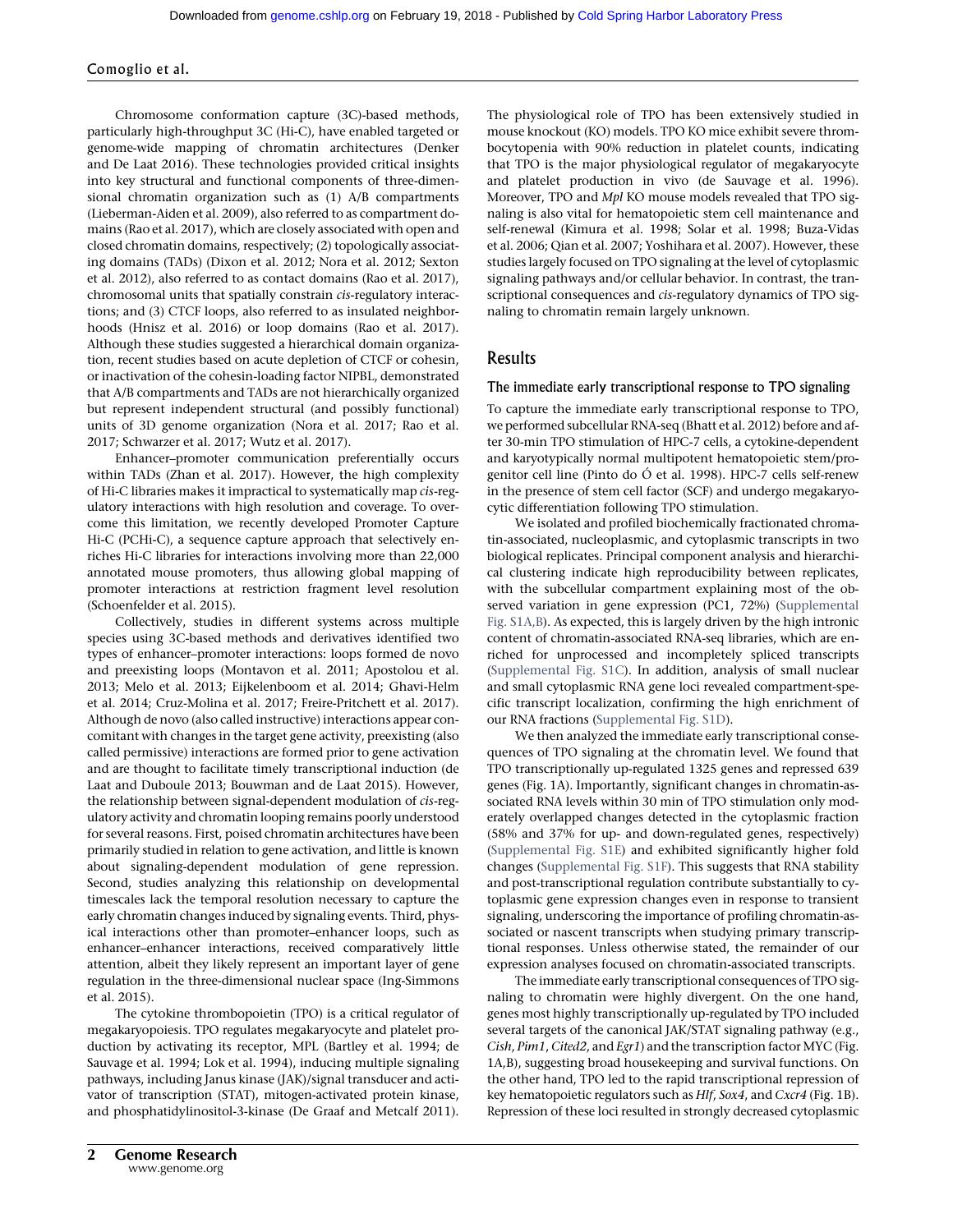

Thrombopoietin signaling to chromatin

Figure 1. The immediate early transcriptional response to TPO signaling. (A) Volcano plot of gene transcription changes induced by 30 min stimulation of HPC-7 cells with TPO relative to serum-starved (SS) control cells, based on chromatin-associated RNA expression. Red and blue shaded regions enclose<br>transcriptionally up- and down-regulated genes (Q-value <10<sup>–3</sup>), resp Chromatin-associated (Chro), nucleoplasmic (Nup), and cytoplasmic (Cyto) RNA expression heatmap for the top 25 induced and top 25 repressed genes ranked by Q-value. Regularized log2 (rlog) expression values are row-mean subtracted. (Right) Representative tracks of differentially transcribed genes. Where indicated, RNA-seq coverage was log transformed with a pseudocount of 1. (LFC) log<sub>2</sub> fold change. (C) mRNA expression levels of the indicated genes in TPO-treated (30 min) primary CD41+LSK cells, relative to serum-starved (SS) control cells, measured by quantitative RT-PCR. Error bars are mean  $\pm$  SD (n = 6) from two mice. P-values are from a two-sided Welch's t-test. (D) Top 10 significantly enriched Molecular Signature Database (MSigDB) pathways for transcriptionally up- (*left*) and down-regulated (*right*) genes, ranked by binomial P-value. (E) Same as D, for Gene Ontology (GO) biological process terms. (F) Chromatin-associated (Chro) and cytoplasmic (Cyto) RNA expression heatmap of mitotic genes. Regularized log<sub>2</sub> (rlog) expression values are row-mean subtracted.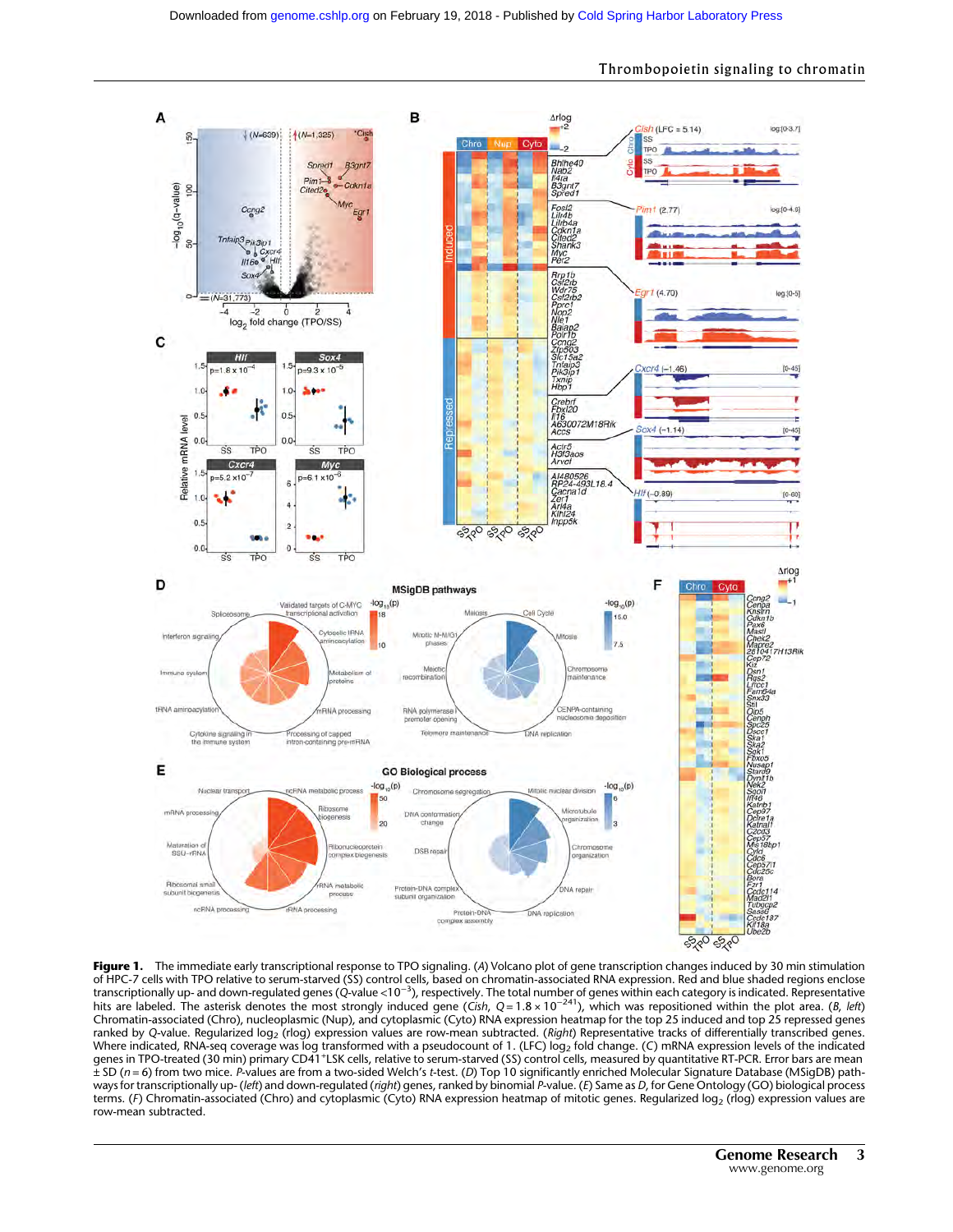RNA levels within 30 min of TPO, indicating that transcripts encoding these key regulators are subjected to rapid turnover. To validate our results in primary cells, we confirmed the rapid TPOinduced down-regulation of Hlf, Sox4 and Cxcr4, as well as up-reg-

ulation of Myc by RT-qPCR in CD41<sup>+</sup>Lin<sup>-</sup> Sca1+ c-Kit+ (CD41+ LSK) bone marrow cells (Fig. 1C; Nishikii et al. 2015), indicating that TPO elicits a common transcriptional program in megakaryocyticbiased hematopoietic progenitors.

To gain further insights into the nature of the transcriptional programs regulated by TPO, we subjected differentially transcribed genes to a Molecular Signatures Database (MSigDB) and Gene Ontology (GO) enrichment analyses. Transcriptionally up-regulated events were strongly enriched for housekeeping genes involved in RNA and protein metabolism, whose expression is largely driven by a MYC transcriptional program, and for genes that respond to cytokine signaling in the immune system (Fig. 1D,E). However, megakaryocytic-affiliated genes were not induced within 30 min of TPO ([Supplemental Fig. S2](http://genome.cshlp.org/lookup/suppl/doi:10.1101/gr.227272.117/-/DC1)), consistent with a slower induction kinetic (Park et al. 2015). In contrast, genes involved in mitosis, chromosome maintenance, and DNA repair were rapidly repressed by TPO (Fig. 1D–F). A distinctive feature of megakaryopoiesis is endomitosis, DNA replication in the absence of cell division that results from an incomplete M phase due to a failure in late cytokinesis (Bluteau et al. 2009). The rapid transcriptional repression of genes involved in mitotic nuclear division and microtubule organization (Fig. 1F) suggests that a cell cycle switch to endomitosis might occur very rapidly at the transcriptional level. Alternatively, it might represent a more general phenomenon of cell differentiation (Ruijtenberg and van den Heuvel 2016).

#### TPO signaling elicits rapid and extensive epigenome remodeling of cis-regulatory landscapes

Next, we set out to investigate the chromatin dynamics underlying the immediate early response to TPO by surveying the activity of cis-regulatory elements before and after 30 min TPO stimulation of HPC-7 cells. To this end, we profiled H3K27ac genome-wide by chromatin immunoprecipitation sequencing (ChIPseq) in two biological replicates and used a sliding window-based approach to detect genomic regions exhibiting significantly altered H3K27ac levels at 1% false discovery rate (FDR) (Fig. 2A; Lun and Smyth 2015; Methods).

Our analysis identified 10,222 differentially acetylated regions (DARs) exhibiting significantly increased (Gain,  $n = 2669$ )



Figure 2. TPO signaling elicits rapid and extensive epigenome remodeling at cis-regulatory elements. (A, top) Schematic representation of the tiling-window approach used to identify differentially acetylated regions (DARs) from H3K27ac ChIP-seq profiles. Significant overlapping windows (blue rectangles) were merged to call DARs at 1% false discovery rate (FDR). (Bottom) Total number of activated (Gain) and repressed (Loss) DARs. H3K27ac regions not significantly altered by 30 min TPO (No) are also shown. (LFC) log<sub>2</sub> fold change. (B, left) Annotation of DARs with respect to genomic compartments. (Right) Annotation of DARs with respect to cis-regulatory elements inferred from DNase-seq profiles in serum-starved HPC-7 cells (Methods). (C) Average normalized H3K27ac signal within ±4 kb of DAR summits (top), transcription start sites (TSSs), or enhancer summits (Enh). (D) Representative tracks of DARs. Where indicated, chromatin-associated RNA-seq coverage was log transformed with a pseudocount of 1. (E) Genomic regions enrichment of annotations tool (GREAT) analysis of DARs. Top 10 significantly enriched Molecular Signature Database (MSigDB) pathways for gene associated with DARs, ranked by binomial P-value. (F) Western blot analysis of H3K27ac and total H3 levels in HPC-7 cells pretreated for 30 min with DMSO, Trichostatin A (TSA), or Romidepsin (Romi), before and after 30 min TPO stimulation. (G) Corresponding mRNA expression levels of the indicated genes relative to serum-starved (SS) control cells, measured by quantitative RT-PCR. Error bars are mean  $\pm$  SD ( $n = 6$ ) from two biological replicates. P-values are from a two-sided Welch's t-test.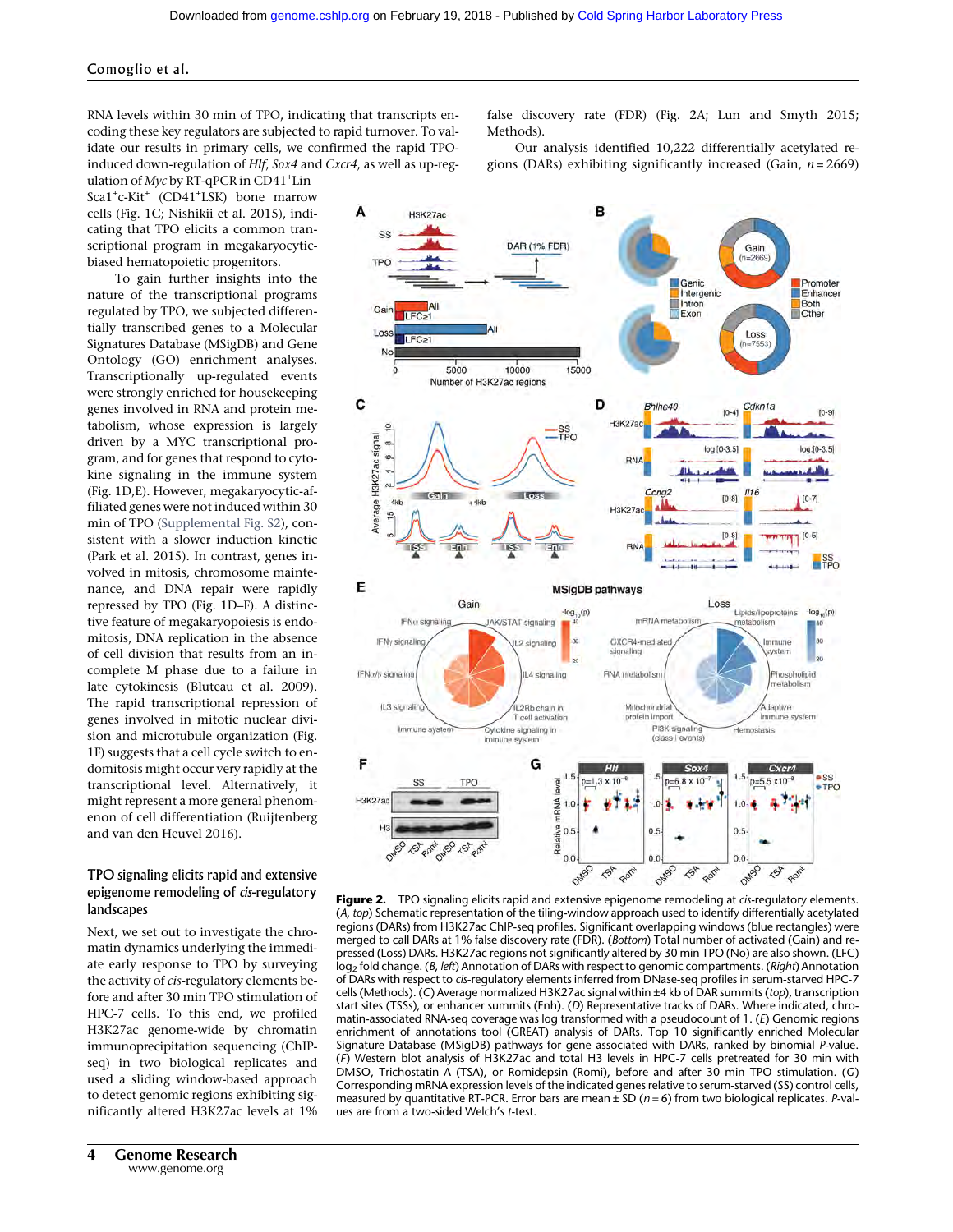or decreased (Loss,  $n = 7553$ ) H3K27ac levels within 30 min of TPO treatment (Fig. 2A). This number represents a sizeable fraction (40%) of genomic regions marked by H3K27ac in basal condition, demonstrating widespread (albeit not global) changes of cis-regulatory activity in response to transient cytokine signaling (Fig. 2A). Activated and repressed DARs showed overlapping size distributions with a median length of 3.4 kb [\(Supplemental Fig. S3A](http://genome.cshlp.org/lookup/suppl/doi:10.1101/gr.227272.117/-/DC1)). However, the two sets differed in the magnitude of their response to TPO, with activated DARs exhibiting significantly stronger changes in H3K27ac levels (Fig. 2A; [Supplemental Fig. S3B\)](http://genome.cshlp.org/lookup/suppl/doi:10.1101/gr.227272.117/-/DC1). We ruled out the possibility that these broad acetylation changes could stem from technical biases, because H3K27ac promoter signals at the 1000 most highly expressed genes unaffected by TPO were highly correlated  $(r = 0.94 - 0.99)$  and exhibited no systematic difference between replicates and conditions [\(Supplemental Fig.](http://genome.cshlp.org/lookup/suppl/doi:10.1101/gr.227272.117/-/DC1) [S3C](http://genome.cshlp.org/lookup/suppl/doi:10.1101/gr.227272.117/-/DC1)). In addition, changes in the abundance of enhancer RNA (eRNA) transcripts at differentially acetylated intergenic enhancers correlated with changes in H3K27ac levels, further validating our DAR calls ([Supplemental Fig. S3D](http://genome.cshlp.org/lookup/suppl/doi:10.1101/gr.227272.117/-/DC1)). Moreover, to rule out the possibility that differential acetylation events reflect global changes in H3 occupancy, we measured H3K27ac and total H3 levels at a set of differentially acetylated loci by ChIP-qPCR [\(Supplemental Fig.](http://genome.cshlp.org/lookup/suppl/doi:10.1101/gr.227272.117/-/DC1) [S3E](http://genome.cshlp.org/lookup/suppl/doi:10.1101/gr.227272.117/-/DC1)). This analysis indicates that H3K27ac changes at DARs represent bona fide acetylation dynamics.

We next mapped DARs onto genomic compartments. Less than 30% of DARs were intergenic, with the majority of acetylation changes overlapping annotated genes (Fig. 2B). To more precisely localize cis-regulatory elements within DARs, we mapped active promoters and enhancers at high resolution using DNaseseq profiles in self-renewing HPC-7 cells (Wilson et al. 2016; Methods). The vast majority (80%) of DARs encompassed elements (DHSs) from these two regulatory classes (Fig. 2B–D).

To investigate the functional significance of DARs, we performed a Genomic Regions Enrichment of Annotations Tool (GREAT) analysis by linking DARs to their putative target genes (McLean et al. 2010). As expected, activated DARs were strongly linked with genes involved in cytokine and JAK/STAT signaling (Fig. 2E). In contrast, repressed DARs were significantly associated to genes involved in lipid metabolism and in the regulation of the immune system, particularly of adaptive immunity (Fig. 2E), indicating that TPO signaling represses the cis-regulatory elements of lymphoid-affiliated genes.

Finally, to test whether deacetylation of cis-regulatory elements is required for transcriptional repression of key hematopoietic regulators (Fig. 1B,C), we pretreated HPC-7 cells with DMSO or the HDAC inhibitors Trichostatin A (TSA) or Romidepsin (Romi) for 30 min (Fig. 2F) and measured gene expression changes induced by 30-min TPO stimulation by RT-qPCR. We found that whereas Hlf, Sox4, and Cxcr4 were significantly down-regulated within 30 min of TPO treatment in DMSO-treated cells, TSA or Romi fully abrogated this response (Fig. 2G).

Together, these results demonstrate that TPO signaling elicits rapid and extensive epigenome remodeling at cis-regulatory elements, and histone deacetylation is necessary for transcriptional repression of key hematopoietic regulators.

# Cis-regulatory dynamics induced by TPO signaling are spatially coordinated within topological domains

We noted that homotypic DARs tended to strongly cluster along the chromatin fiber, suggesting spatial coordination within chromatin domains (Fig. 3A). Thus, we set out to systematically investigate how the rapid modulation of cis-regulatory activity induced by TPO is spatially coordinated within the nucleus. To this end, we generated Hi-C libraries from HPC-7 cells before and after 30-min TPO stimulation in two biological replicates and identified valid di-tags using the Hi-C Pro pipeline (Servant et al. 2015). We obtained a of total of 644 and 675 million valid di-tags in basal and TPO-treated conditions, respectively. Of these, 565 (87.7%) and 593 (87.9%) million valid di-tags, respectively, were intrachromosomal paired-end reads.

We first focused on megabase-sized chromatin domains. We found that higher-order chromatin structures, including A/B compartments, TAD boundary location and strength, and CTCF loops, were largely unaffected by transient TPO signaling [\(Supplemental](http://genome.cshlp.org/lookup/suppl/doi:10.1101/gr.227272.117/-/DC1) [Fig. S4A](http://genome.cshlp.org/lookup/suppl/doi:10.1101/gr.227272.117/-/DC1)–F). This result is in line with previous studies of extracellular signaling that examined higher-order chromatin architectures 1 h after stimulation in other cellular systems (Jin et al. 2013; Le Dily et al. 2014).

We then analyzed the distribution of DARs within TADs identified in basal condition. This analysis revealed a clear spatial segregation of homotypic TPO-responsive DARs within topological domains (Fig. 3B), indicating that changes in cis-regulatory activity induced by TPO are spatially correlated at the level of TADs. To more formally investigate this aspect, we identified TADs exhibiting significantly altered H3K27ac levels in response to TPO at 1% FDR (Fig. 3C; Methods). This analysis singled out 200 (6% of all H3K27ac-marked TADs) globally induced and 535 (16%) globally repressed TADs (henceforth collectively called differentially acetylated TADs), allowing us to study topological domains that were mostly perturbed by TPO.

Compared to TADs with no significant changes in H3K27ac, differentially acetylated TADs were moderately enriched (approximately twofold) for differentially transcribed genes. As expected, genes in repressed TADs showed an overall lower expression than genes in activated TADs (Fig. 3D). Notably, although only 3% of down-regulated genes were located in activated TADs, a much higher fraction (12.9%) of up-regulated genes lay within repressed TADs (Fig. 3E). Thus, whereas down-regulated genes were virtually excluded from activated TADs, repressed TADs appeared at least partially permissive to transcriptional up-regulation (Fig. 3E).

Finally, we examined the relationship between transcriptional and cis-regulatory responses to TPO by correlating the number of differentially transcribed genes with the number of DARs located within the same differentially acetylated TAD. As expected, we found a marked correlation between increased cis-regulatory activity and transcriptional up-regulation (Fig. 3F). In contrast, we noticed a weaker association between repressed cis-regulatory elements and transcriptionally down-regulated genes (Fig. 3F). To further explore this aspect, we analyzed the distribution of differentially transcribed genes within all TADs exhibiting at least two homotypic DARs. To our surprise, we found that most TADs with repressed DARs did not show a corresponding detectable repression of genes located therein ([Supplemental Fig. S4G\)](http://genome.cshlp.org/lookup/suppl/doi:10.1101/gr.227272.117/-/DC1), thus explaining the relatively weak association between cis-regulatory and transcriptional repression. Importantly, basal expression levels of these genes were significantly lower than for genes located within TADs hosting at least one differentially transcribed gene ([Supplemental Fig. S4H](http://genome.cshlp.org/lookup/suppl/doi:10.1101/gr.227272.117/-/DC1)). The lower expression levels reduce our ability to detect statistically significant further reductions in transcript levels. However, our results raise the possibility that repressed DARs within these loci might represent the first detectable step toward stable gene silencing of lineage-inappropriate genes.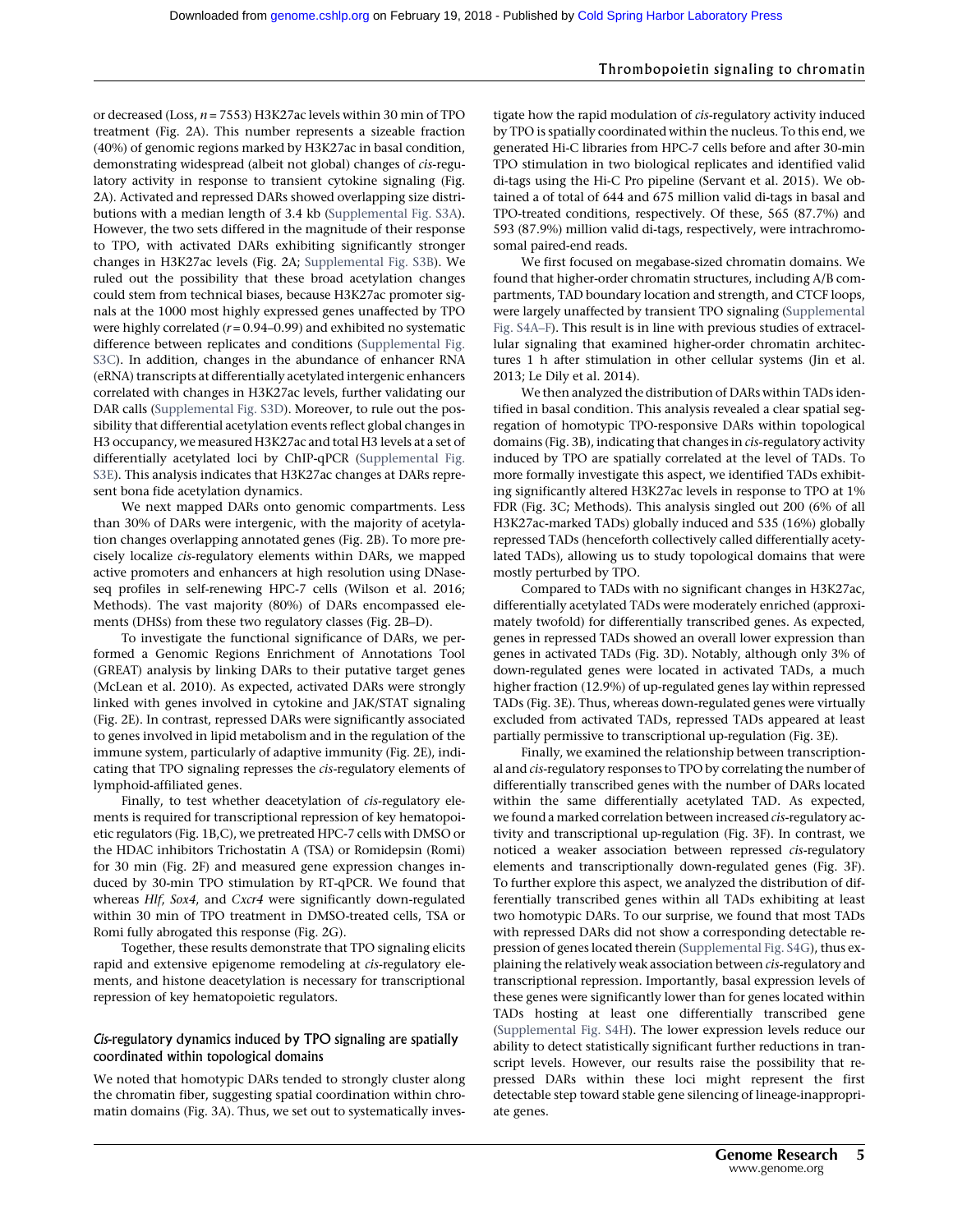



Figure 3. Cis-regulatory responses to TPO are spatially coordinated within the nucleus. (A) Distribution of observed (Obs) and expected (Rand) (Methods) genomic distances between nearest homotypic DARs. (B) Distribution of DARs within TADs detected in serum-starved HPC-7 cells and containing at least one H3K27ac region. Each TAD corresponds to a vertical line. (C) Average normalized H3K27ac signals per kilobase of TAD. Significantly differentially acetylated TADs are highlighted. Point sizes are proportional to -log<sub>10</sub>(Q-value). (D) Distribution of chromatin-associated RNA expression fold changes of genes localized within differentially acetylated TADs. P-value is from a Wilcoxon rank-sum test. (E) Relative fraction of differentially transcribed genes localized within differentially acetylated TADs, normalized by total number of genes within each category. The percentage of genes in each category is indicated inside the bar plot, whereas the percentage of differentially transcribed genes falling within each TAD class is indicated at the bottom. (F) Spearman's rank correlation matrix between frequency of DAR and frequency of differentially transcribed genes within differentially acetylated TADs. (G) Structured interaction matrix analysis (SIMA) of enhancer–enhancer interactions for differentially acetylated enhancers within differentially acetylated TADs. The interaction strength reflects the enrichment of Hi-C interactions relative to randomly sampled genomic regions. Interaction strength distributions for matched controls (Methods) are also shown. P-values are from a Wilcoxon signed rank test (for testing differences from random interactions) and from a Wilcoxon rank-sum test (for comparison between conditions). (H) Same as G, for enhancer–enhancer interactions between differentially acetylated TADs located within 20 Mb blocks.

#### TPO-responsive enhancers are spatially clustered

At finer scales, physical interactions between promoter-distal sites appear to be widespread (Fullwood et al. 2009; Phillips-Cremins et al. 2013; Ghavi-Helm et al. 2014; Sahlén et al. 2015) and might function to provide specificity and robustness to enhancer–promoter interactions within cis-regulatory units (Markenscoff-Papadimitriou et al. 2014; Ing-Simmons et al. 2015). Previous work suggests that enhancer elements tend to cluster in the nuclear space in a cohesin-dependent manner (Ing-Simmons et al. 2015), but how enhancer–enhancer interactions are modulated by extracellular signaling remains largely unknown.

To investigate this aspect, we took advantage of the extensive and spatially compartmentalized epigenome remodeling induced by transient TPO signaling and analyzed enhancer–enhancer interactions within and between differentially acetylated TADs using a structured interaction matrix analysis (SIMA) (Lin et al. 2012). This method pools Hi-C interactions across a predefined set of genomic regions (in our case, enhancer elements) and computes their interaction strength relative to control regions randomly sampled from the same set of chromatin domains (differentially acetylated TADs). First, we focused on enhancer–enhancer interactions within activated and repressed TADs. In the absence of TPO, we found that homotypic enhancers interacted significantly more frequently with each other than expected based on a null model (Fig. 3G), indicating that they tend to congregate within topological domains. Importantly, this was not the case when enhancer coordinates were systematically shifted by 10 kb along the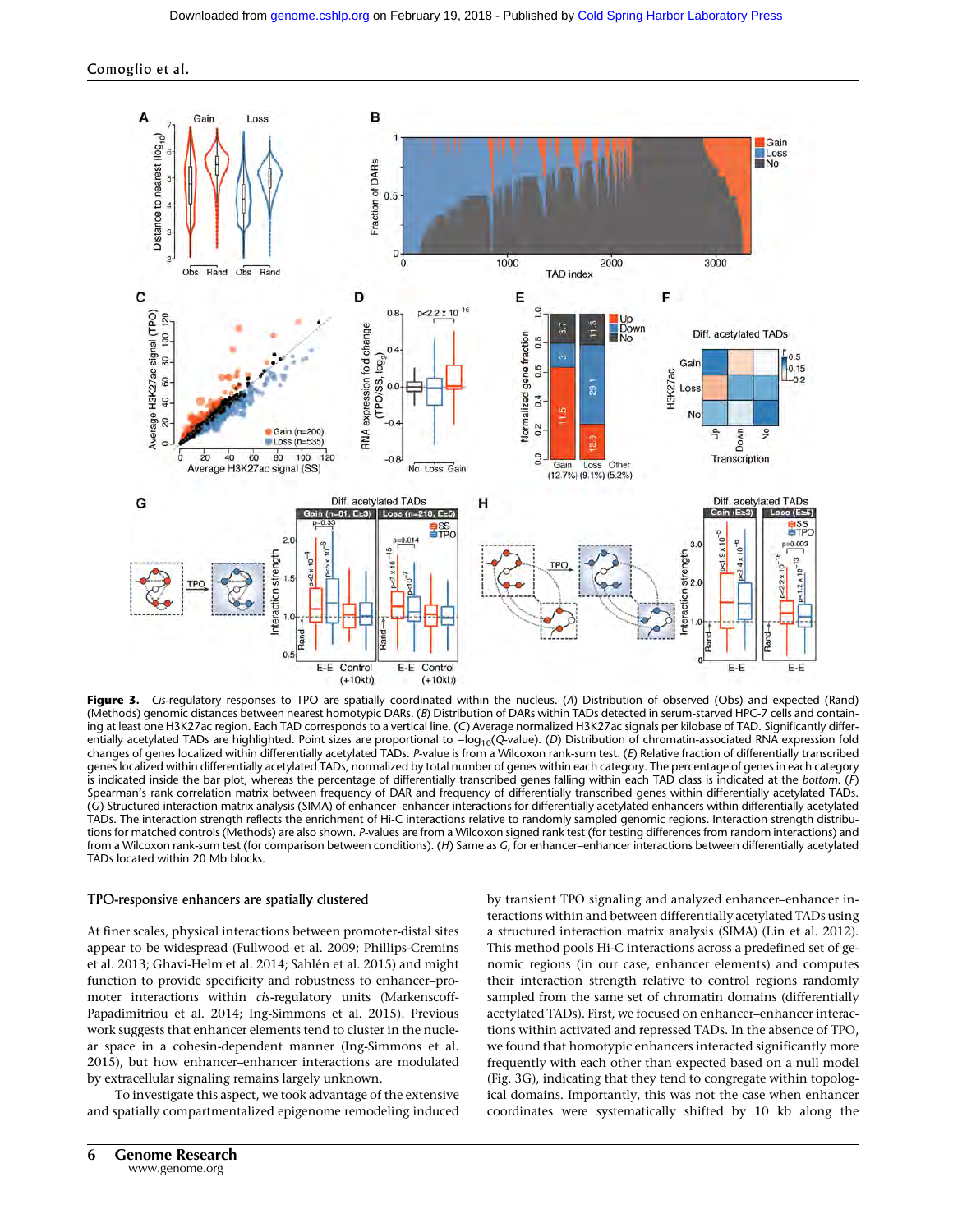chromatin fiber, demonstrating that our analysis is well calibrated (Fig. 3G). We then examined the consequences of TPO signaling. Enhancer–enhancer interactions were only moderately perturbed within 30 min of TPO (Fig. 3G). Indeed, homotypic enhancers remained significantly clustered within differentially acetylated TADs, suggesting that TPO selectively modulates enhancer–enhancer interactions rather than altering them at a global scale.

Although by definition intra-TAD interactions occur more frequently than interactions spanning TAD boundaries, topological domains represent a modest twofold enrichment in interaction frequency (Dixon et al. 2012; Nora et al. 2012; Sexton et al. 2012). Therefore, we tested whether enhancers located within neighboring TPO-regulated TADs show evidence of spatial clustering (Methods). We found that, similarly to intra-TAD interactions, inter-TAD enhancer–enhancer interactions were significantly enriched over random expectation and only moderately perturbed by transient TPO signaling (Fig. 3H). This enrichment was further confirmed by an analysis of enhancer–enhancer interactions between CTCF loops ([Supplemental Fig. S3F\)](http://genome.cshlp.org/lookup/suppl/doi:10.1101/gr.227272.117/-/DC1).

Together, these results indicate that TPO-responsive enhancers engage in preferential long-range intra- and inter-TAD interactions resulting in their clustering in the three-dimensional nuclear space, and TPO-induced changes in enhancer activity are at least partly uncoupled from this spatial clustering of enhancer elements.

#### TPO-responsive super-enhancers control the expression of key hematopoietic regulators

Transcriptional enhancers not only interact with each other through long-range interactions but also within dense enhancer hotspots known as super-enhancers (SEs) or stretch-enhancers (Parker et al. 2013; Whyte et al. 2013; Ing-Simmons et al. 2015), which have been implicated in the transcriptional control of cell identity genes (Hnisz et al. 2013). Intriguingly, a recent study revealed that SE-associated genes are enriched for functional categories relevant to cytokine biology in mouse T lymphocytes (Vahedi et al. 2015). Therefore, we reasoned that SEs might be prime candidates for the integration of TPO signaling to chromatin.

To test this hypothesis, we identified SEs in serum-starved HPC-7 cells (Fig. 4A; Methods) and analyzed their response to 30-min TPO stimulation. TPO signaling significantly perturbed the activity of more than half of all SEs (162 of 277, 58%) identified in basal condition. The vast majority of these TPO-responsive SEs (140 of 162, 86%) were significantly deacetylated within 30 min of TPO, indicating that TPO signaling primarily represses SE activity (Fig. 4B; [Supplemental Fig. S5A,B\)](http://genome.cshlp.org/lookup/suppl/doi:10.1101/gr.227272.117/-/DC1). We next examined the consequences of this perturbation on the transcription of putative target genes as a function of their genomic distance to SEs. Differential acetylation of SEs was more frequently linked to transcriptional perturbation of SE-proximal genes located within genomic distances <1 Mb (Fig. 4C; [Supplemental Fig. S5C](http://genome.cshlp.org/lookup/suppl/doi:10.1101/gr.227272.117/-/DC1)), with 27% of activated SEs and 22% of repressed SEs localizing within the same CTCF loop as their closest differentially transcribed gene. Nevertheless, the majority of genes located in close proximity to TPO-responsive SEs exhibited little or no detectable transcriptional changes within 30 min of TPO (Fig. 4C). This result suggests that SE chromatin dynamics might often precede transcriptional changes at target genes or that genomic proximity is not an accurate predictor of SE targets.

To more accurately link SEs to their target genes, we enriched our Hi-C libraries for interactions anchored at 22,225 annotated gene promoters within the mouse genome using Promoter Capture Hi-C (PCHi-C) (Schoenfelder et al. 2015), for a total of 445 and 407 million intrachromosomal valid di-tags in basal and TPO-treated conditions, respectively. Data normalization and interaction detection from two biological replicates using the CHiCAGO pipeline (Cairns et al. 2016) resulted in 192,634 and 181,235 statistically significant (CHiCAGO score ≥5) promoteranchored long-range cis-interactions for basal and TPO-treated conditions, respectively. Focusing on SEs, we found that approximately 2.4% of all significant PCHi-C interactions linked promoters to SE constituents (Fig. 4D), allowing us to infer the targets of differentially acetylated SEs based on spatial proximity. Although most SE-interacting genes showed no detectable transcriptional changes within 30 min of TPO, we found that targets of induced and repressed SEs were enriched for transcriptionally up- and down-regulated genes, respectively, and these included known SE targets such as Myc and Etv6 (Fig. 4E,F; Khan and Zhang 2016). Promoters of key hematopoietic regulators rapidly repressed by TPO signaling (Hlf, Sox4, and Cxcr4) (Fig. 1B,C) were highly connected to constituent enhancers within repressed SEs (Fig. 4F), suggesting that their expression is controlled from a distance through TPO-responsive SEs.

#### Rapid modulation of cis-regulatory activity is largely independent of chromatin looping dynamics

Next, we tested whether the pervasive epigenome remodeling observed within differentially acetylated TADs and within SEs was accompanied by systematic changes in chromatin looping. To this end, we computed normalized Hi-C contact frequencies within these chromatin domains before and after 30-min TPO stimulation. Our analysis revealed no systematic differences in contact frequencies between conditions, which exhibited nearly perfectly correlated Hi-C signals  $(r > 0.99)$  (Fig. 5A). This was further confirmed by a systematic analysis of chromatin interactions anchored at DARs (Fig. 5A). These results indicate that, despite substantial changes in both transcriptome and epigenome, chromatin architectures at differentially acetylated TADs and SEs were essentially unaltered following TPO stimulation.

We then focused on the spatial chromatin architecture at differentially transcribed gene loci, taking advantage of the increased resolution offered by PCHi-C over Hi-C data. We found that most promoters of differentially transcribed genes engaged more than 10 promoter-interacting regions (PIRs) (with a median of 13 and 14 PIRs for transcriptionally up- and down-regulated genes, respectively) (Fig. 5B); although for transcriptionally up-regulated genes these interactions tended to span significantly shorter genomic distances (Fig. 5C), no major differences were found in the connectivity of these loci. In addition, 63% of all promoter interactions detected by PCHi-C were anchored at H3K27ac-marked regions (Fig. 5D), with 30.7% encompassing at least one DAR, indicating extensive coverage of these genomic regions.

These results prompted us to systematically correlate changes in H3K27ac levels with changes in PCHi-C interaction frequency within individual differentially transcribed cis-regulatory units (Methods). For each promoter, we defined a cis-regulatory unit as the union of all its H3K27ac-marked PIRs, and we set a threshold of at least five such regions being required to ensure robust estimates of H3K27ac fold changes and correlation coefficients. This resulted in a set of 907 differentially transcribed loci (Fig. 5E).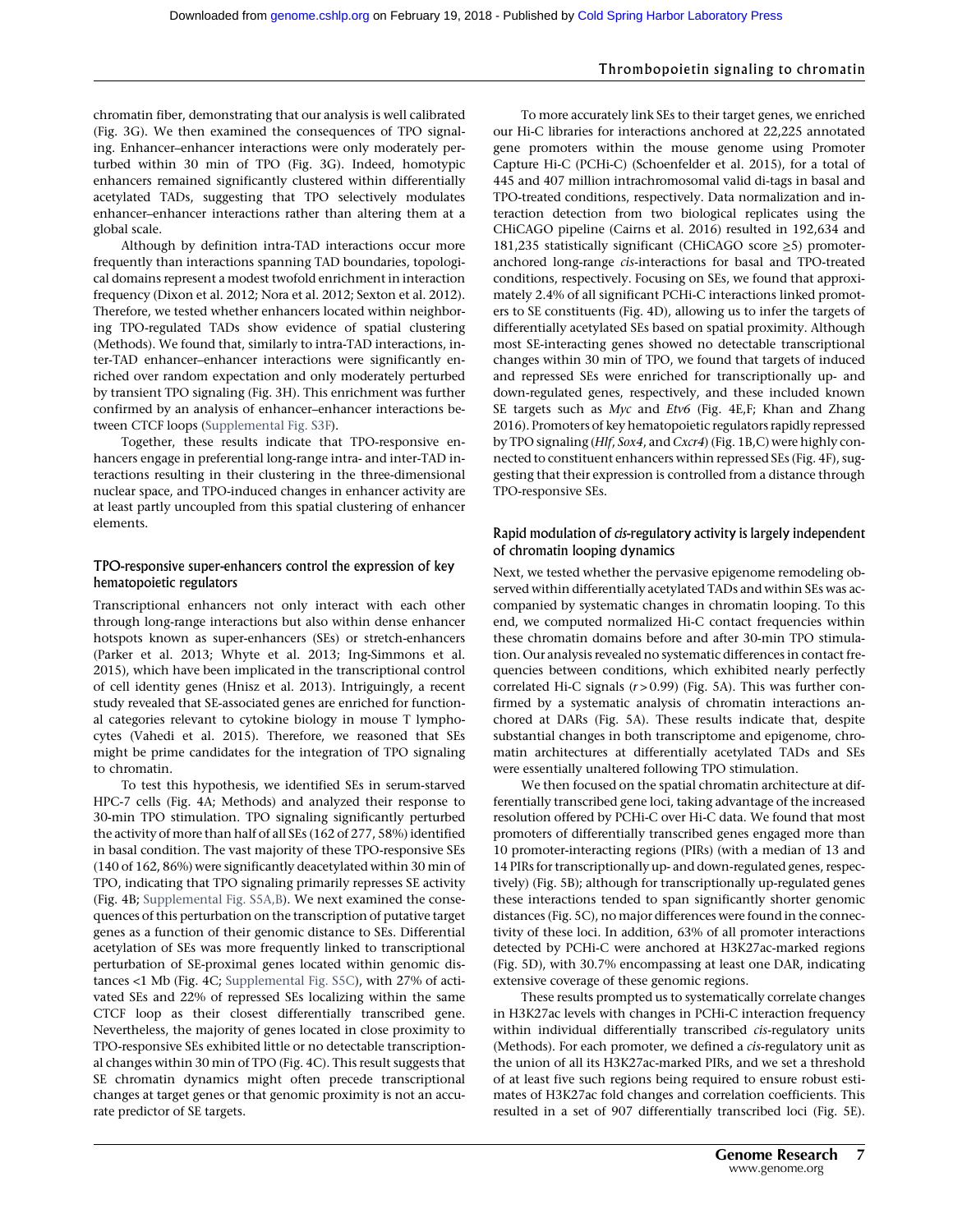

Figure 4. TPO signaling is integrated at super-enhancers. (A) Distribution of average (control-subtracted) normalized H3K27ac ChIP-seq signals at enhancer regions in serum starved HPC-7 cells. Super-enhancers (SEs, blue) exhibit exceptionally high H3K27ac levels. (B) Average normalized H3K27ac signal per kilobase of SE. Significantly differentially acetylated SEs are highlighted. Point sizes are proportional to −log<sub>10</sub>(Q-value). (C, top) Distribution of chromatin-associated RNA expression fold change for first, second, third, and fourth nearest gene to a differentially acetylated SE. (Bottom) Corresponding distribution of genomic distances. (D) Percentage of significant promoter Capture Hi-C interactions anchored at SEs. (X) any HindIII restriction fragment located outside SEs. (E) Distribution of chromatin-associated RNA expression fold changes of SE-target genes defined by promoter Capture Hi-C. P-value is from a Wilcoxon rank-sum test. (F) Chromatin-associated RNA expression (regularized log<sub>2</sub> values) of gene targets of differentially acetylated SE as defined in E. Point sizes are proportional to the number of constituent enhancers exhibiting significant interactions with the gene promoter. Selected SE targets are labeled.

We found that the vast majority of cis-regulatory units exhibited little or no correlation between changes in cis-regulatory activity and chromatin looping (Fig. 5E).

This result was further supported by a permutation test in which the connectivity of *cis-regulatory* units was randomly scrambled to derive a null distribution for the correlation coefficients (Methods). Our data revealed that only 5.4% of differentially transcribed gene loci being tested (49 of 907, corresponding to 4.8% and 6.7% of analyzed transcriptionally up- and down-regulated genes) exhibited a statistically significant correlation between acetylation and looping dynamics in response to transient TPO signaling (Fig. 5E). Neither rapidly induced genes (e.g., Myc and Spred1) (Fig. 1A) nor repressed loci encoding key hematopoietic regulators belonged to this set (Fig. 5F). Indeed, although these loci exhibited extensive differential acetylation within 30 min of TPO, this was not accompanied by a rewiring of chromatin loops (Fig. 5F,G; [Supplemental Fig. S6](http://genome.cshlp.org/lookup/suppl/doi:10.1101/gr.227272.117/-/DC1)).

Together, these results demonstrate that the extensive and spatially compartmentalized epigenome remodeling induced by transient TPO signaling takes place within poised chromatin architectures and suggest that the rapid cytokine-dependent modulation of cis-regulatory activity is largely independent of chromatin looping dynamics.

# TF binding patterns but not DNA sequence features accurately predict rapid cis-regulatory responses to TPO

Finally, we asked which TFs orchestrate the rapid cis-regulatory dynamics induced by TPO signaling. To identify TFs that control activated and repressed cis-regulatory elements within DARs, we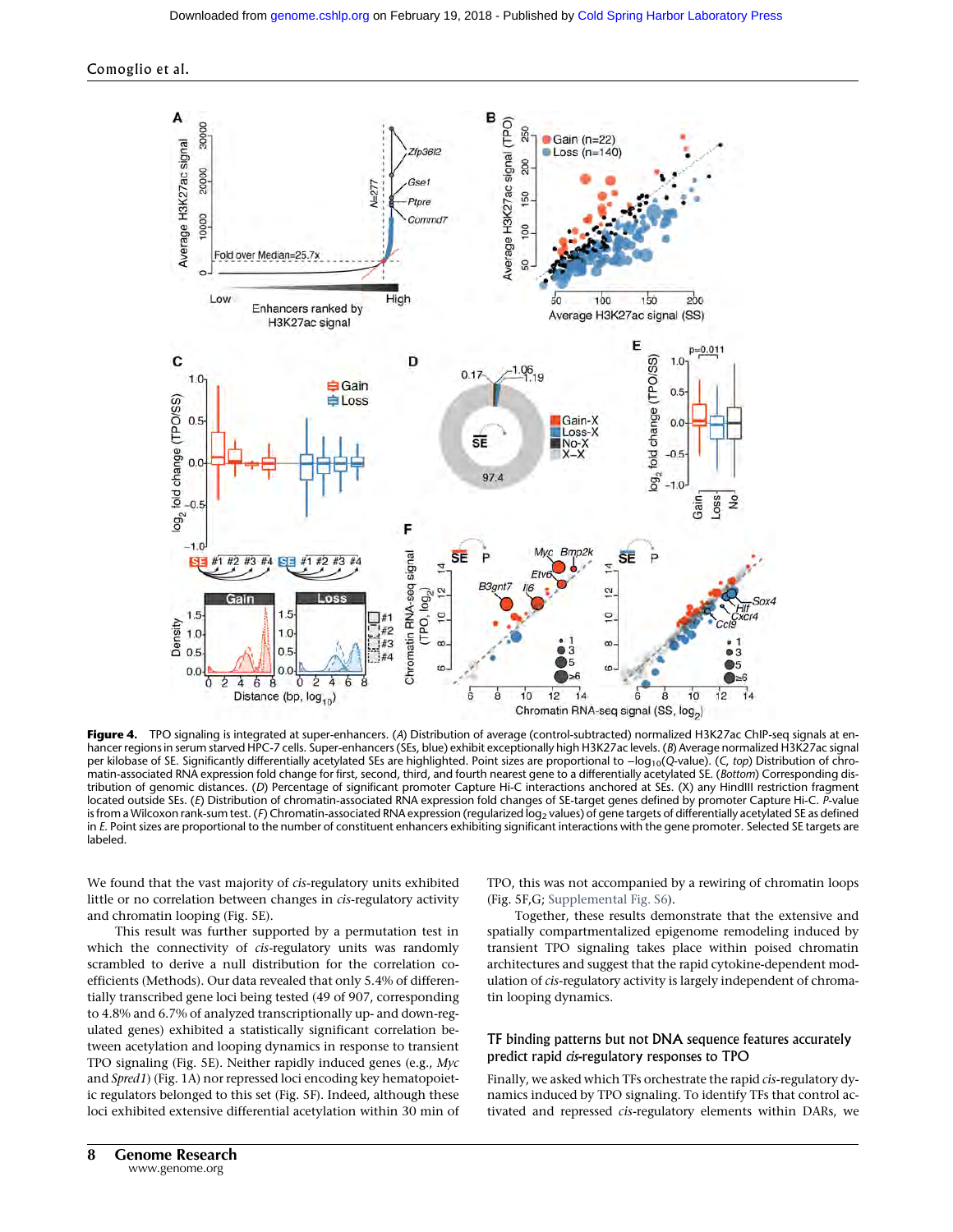

Figure 5. Rapid modulation of cis-regulatory activities within poised chromatin architectures. (A) Normalized Hi-C contact frequencies for intra-TAD and intra-SE interactions (per kilobase of element), and for interactions anchored at DARs spanning more than 20 kb. Spearman's rank correlation coefficients (r) are shown. Box plots (right) summarize normalized interaction fold change distributions. (B) Distribution of the number of promoter-interacting regions (PIRs) for all baited promoters (All) and promoters of transcriptionally up- and down-regulated genes. (C) Distribution of interaction distances for all baited promoters (All) and promoters of transcriptionally up- and down-regulated genes. P-value is from a Wilcoxon rank-sum test. (D) Percentage of significant promoter Capture Hi-C interactions anchored at DARs. (X) any HindIII restriction fragment located outside DARs. (E) Relationship between cis-regulatory activity and chromatin architectures at cis-regulatory units for transcriptionally up- and down-regulated genes (Methods). Genes are ranked based on the Spearman's rank correlation coefficient (r) between normalized H3K27ac fold change (TPO/SS) and normalized Capture Hi-C interaction fold change at target DARs. Only promoters exhibiting significant interactions with at least five distinct DAR-containing HindIII restriction fragments were considered. Genes exhibiting significant correlations are colored, and representative hits are labeled. (F) Representative examples from the analysis in E. Each dot corresponds to an HindIII restriction fragment. (LFC) log<sub>2</sub> fold change. (G) Epigenomic configuration of the Hlf locus. Statistically significant promoter Capture Hi-C interactions within the Hlf TAD are shown. The gray shaded rectangle denotes the position of the baited Hlf promoter (P). (str) strand.

#### Thrombopoietin signaling to chromatin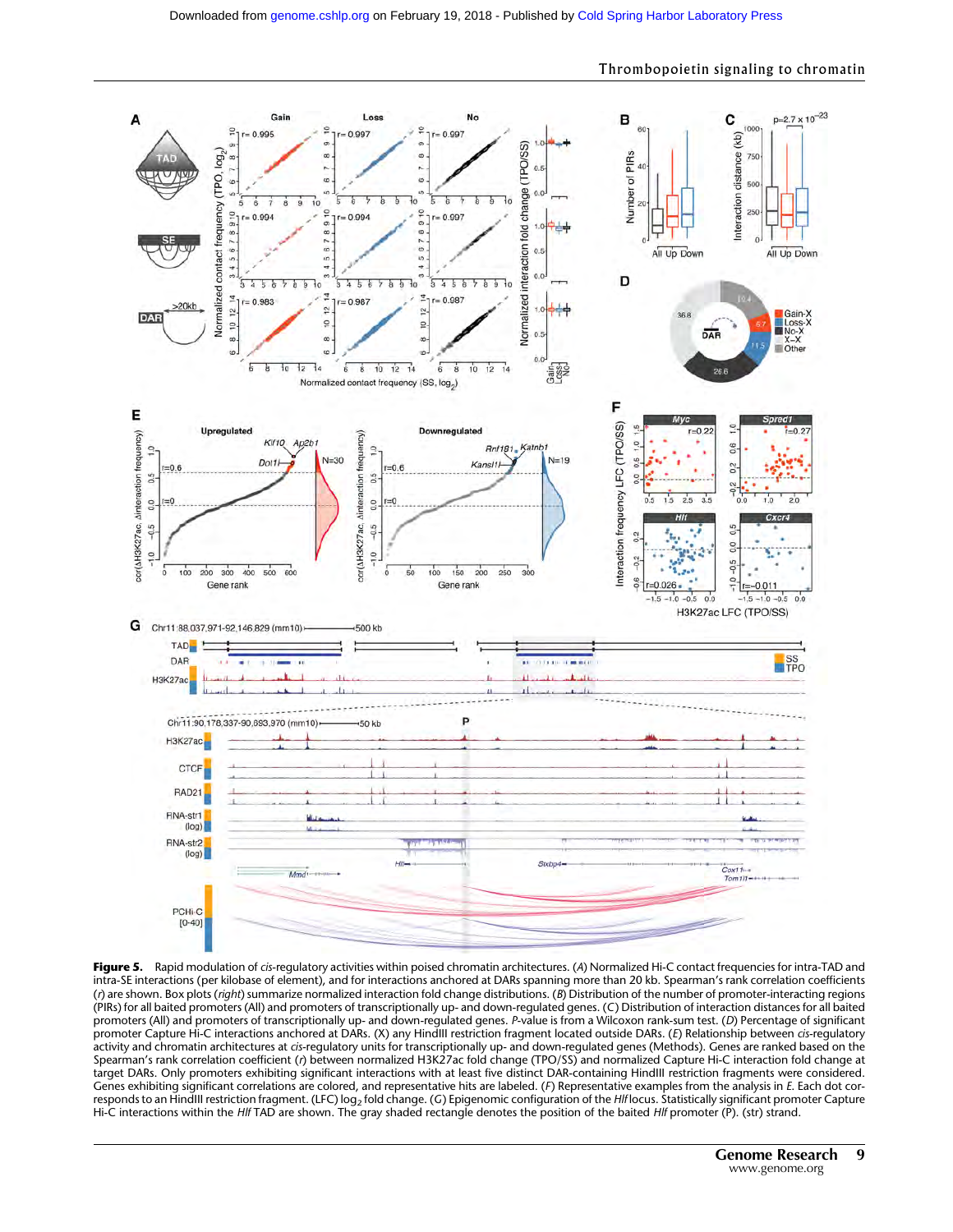subjected differentially acetylated DHSs to a de novo motif discovery analysis. We found that both activated and repressed DARs were strongly enriched for ETS motifs, which feature a central 5′ - GGAA-3′ core, and for motifs recognized by the RUNX and GATA families of TFs (Fig. 6A,B). These motifs exhibited similar enrichments and overlapping distributions at activated and repressed DARs (Fig. 6B). In stark contrast, an interferon γ-activation sequence (GAS) motif, which is recognized by tyrosine-phosphorylated STAT (pSTAT) TFs, was specifically overrepresented at activated but not at repressed DARs (Fig. 6B), indicating that canonical JAK/STAT signaling is exclusively associated with DAR activation. Surprisingly, however, a systematic motif enrichment analysis based on 363 position weight matrices (PWMs) for 322 vertebrate TFs revealed that no TF motif other than those recognized by pSTATs exhibited a comparably specific association with either DAR class (Fig. 6C). Thus, despite exhibiting opposite response to TPO, activated and repressed cis-regulatory elements were characterized by a remarkably similar TF motif composition.

This result led us to perform an unbiased survey of DNA and chromatin features that might be able to predict rapid cis-regulatory responses to TPO signaling. To this end, we considered activated and repressed cis-regulatory elements and trained least absolute shrinkage and selection operator (lasso) logistic regression models (Tibshirani 1996) using different sets of features (Fig. 6D; Methods). These included DNA sequence *k*-mers ( $2 \le$  $k \leq 4$ ), DNA shape features (Chiu et al. 2016), a collection of more than 1700 single and composite TF motifs (Diaferia et al. 2016) that was filtered for TFs expressed in HPC-7 cells, a collection of 29 ChIP-seq binding profiles for hematopoietic and other sequence-specific TFs in HPC-7 cells before  $(n = 26)$  and after  $(n = 3)$ 30-min TPO stimulation (generated as part of this study or previously published) (Wilson et al. 2010, 2016; Park et al. 2015; [Supplemental Table S1](http://genome.cshlp.org/lookup/suppl/doi:10.1101/gr.227272.117/-/DC1)), and normalized Hi-C signals as a proxy for interaction frequencies. Model performances were evaluated on a test set consisting of differentially acetylated cis-regulatory elements that were not used for learning model parameters (Fig. 6D).

Although DNA sequence features were only moderately predictive for cis-regulatory responses to TPO (area under the receiver operating characteristic curve, AUC <0.70), in vivo TF binding profiles were able to accurately predict changes in cis-regulatory activity (AUC = 0.80) (Fig. 6E). In contrast, Hi-C signals showed virtually no predictive power (AUC = 0.53) (Fig. 6E), further supporting the notion that these changes occur within poised chromatin architectures. In addition, more complex models combining sequence and chromatin features did not outperform models learned on TF binding profiles alone ([Supplemental Fig. S7A\)](http://genome.cshlp.org/lookup/suppl/doi:10.1101/gr.227272.117/-/DC1), suggesting that key TFs were already included within our chromatin feature set. Furthermore, these results were validated by an independent learning scheme using random forest classifiers ([Supplemental Fig. S7B](http://genome.cshlp.org/lookup/suppl/doi:10.1101/gr.227272.117/-/DC1); Breiman 2001).

Next, we focused on the models learned on TF binding profiles and sought to identify the chromatin features that contribute the most to model predictions by estimating feature stability coefficients using bootstrap-Lasso (Comoglio and Paro 2014; Comoglio et al. 2015). Intuitively, the more a feature is necessary for accurate predictions, the higher its stability value. Our analysis revealed that preexisting MYC binding and binding of pSTAT1 upon TPO stimulation were stably associated with the activation of cis-regulatory elements (Fig. 6F; [Supplemental Fig. S7C](http://genome.cshlp.org/lookup/suppl/doi:10.1101/gr.227272.117/-/DC1)). In contrast, binding of MYB, LYL1, and tyrosine unphosphorylated STAT5 (uSTAT5) in the absence of TPO was predictive for repression of cis-regulatory elements (Fig. 6F; [Supplemental Fig. S7C\)](http://genome.cshlp.org/lookup/suppl/doi:10.1101/gr.227272.117/-/DC1).

Notably, DARs bound by stably selected features were significantly associated with distinct signaling pathways and metabolic functions, spanning the whole spectrum of biological processes regulated by TPO (Fig. 6G).

We previously demonstrated that in the absence of TPO, chromatin-bound uSTAT5 restrains a megakaryocytic transcriptional program in hematopoietic stem/progenitor cells, and TPOmediated phosphorylation of STAT5 triggers a genome-wide relocation of STAT5 to canonical GAS motifs (Park et al. 2015). Intriguingly, uSTAT5 knockdown not only up-regulated megakaryocytic-affiliated genes, but it also repressed lineage-inappropriate genes including lymphoid- and pregranulocyte/monocyte-affiliated genes (Park et al. 2015). This result, along with our feature importance analysis (Fig. 6F), led us to hypothesize that uSTAT5 binding might be required to maintain the activity of cis-regulatory elements within gene loci rapidly repressed by TPO. To test this hypothesis, we took advantage of a mutant (Y699F) STAT5B that ablates TPO-induced tyrosine phosphorylation of STAT5 and does not act as a dominant negative (Park et al. 2015). We expressed wild-type or mutant STAT5B in HPC-7 cells and measured H3K27ac levels at uSTAT5-bound enhancers within the Hlf, Sox4, and Cxcr4 loci (Fig. 6H) by ChIP-qPCR before and after 30-min TPO stimulation. The Y699F mutant significantly attenuated deacetylation at uSTAT5-bound enhancers in response to TPO compared to wild type (Fig. 6I), indicating that uSTAT5 binding is required to maintain the activity of these elements.

# **Discussion**

In this study, we focused on the immediate early consequences of TPO signaling to chromatin and examined the relationship between signal-dependent modulation of cis-regulatory activity and chromatin looping. Our work provides three key findings.

First, we present evidence for rapid and pervasive changes in cis-regulatory activity that are readily detectable within 30 min of TPO. Interestingly, this widespread epigenome remodeling encompasses up to 40% of active genomic regions marked by H3K27ac prior to TPO stimulation, indicating that short-term cytokine signaling is sufficient to profoundly alter chromatin states at cis-regulatory elements. Notably, a sizeable fraction of these remodeling events corresponds to histone deacetylation of enhancer elements associated with genes playing key roles in innate and adaptive immune cells. This rapid deacetylation of enhancer elements likely represents the first step toward decommissioning of active enhancers associated with lineage-inappropriate transcriptional programs (Smith and Shilatifard 2014) and suggests that TPO signaling rapidly dismantles cis-regulatory networks affiliated to alternative lineages.

Second, we demonstrate that TPO-induced modulation of cisregulatory units occur largely independently of alterations in chromatin looping, indicating that a responsiveness to TPO is hardwired into a poised HSPC spatial genome architecture prior to cytokine exposure. It is important to note, however, that TPO-dependent modulation of short-range interactions between enhancers and promoters would not be detectable in our PCHi-C data.

A previous Hi-C analysis of chromatin structures after 1-h TNF stimulation of primary human fibroblast cells showed that TNF-responsive enhancers are already in contact with their target promoters prior to stimulation, and these preexisting chromatin structures appear to be strong predictor of gene induction (Jin et al. 2013). Similarly, preformed chromatin loops have also been detected at inducible gene loci regulated by TP53, FOXO3,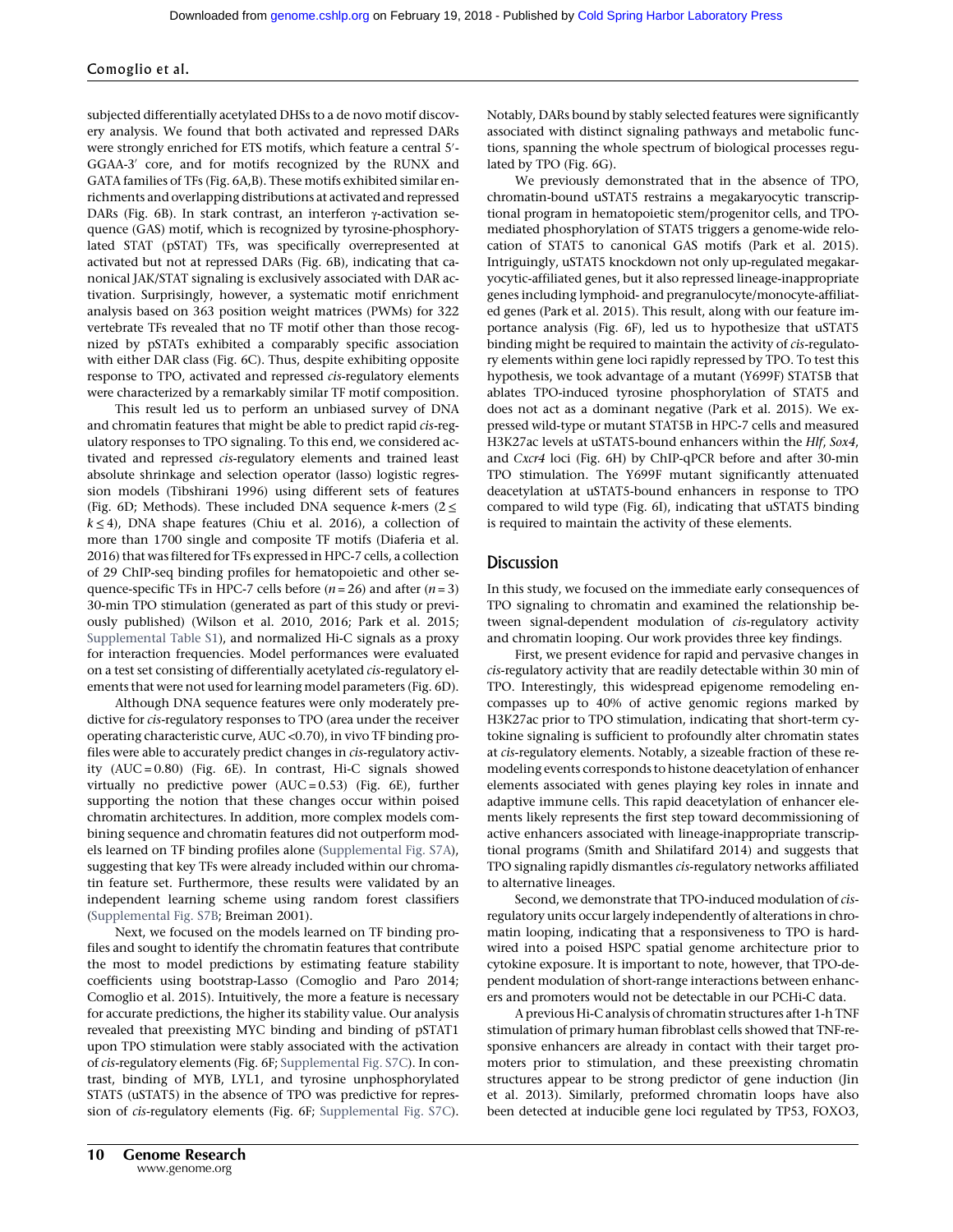

Thrombopoietin signaling to chromatin

Figure 6. TF binding patterns accurately predict rapid cis-regulatory responses to TPO. (A) Top transcription factor motifs (position weight matrices [PWMs]) identified by de novo motif discovery analysis within 200 nt of the summit of differentially acetylated DHSs (Methods). The percentage of observed and expected motif occurrence is indicated. (B) Motif density (PWMs) for the indicated transcription factor motifs within  $\pm 1$  kb of the summit of differentially acetylated DHSs. (C) Total motif density within 200 nt of the summit of differentially acetylated DHSs, for a collection of 363 vertebrate transcription factor PWMs. (D) Schematic outline of the statistical learning strategy used to predict how cis-regulatory elements within DARs respond to TPO. (E) Test set receiver operating characteristic (ROC) curve and area under the ROC curve (AUC) values for lasso models trained on the indicated sets of features. The shaded area is delimited by the ROC curves for models with highest and lowest AUC values, whereas the ROC curve for the model closest to mean AUC is shown. (F ) Top-ranked features selected by bootstrap-Lasso for the model trained on TF ChIP-seq profiles, ranked by selection probability (stability). Violin plot lines are color-coded according to coefficient signs: (red) positive; (blue) negative. (G) Genomic regions enrichment of annotations tool (GREAT) analysis of differentially acetylated cis-regulatory elements bound by TFs in F. The top eight significantly enriched Molecular Signature Database (MSigDB) pathways were considered for each transcription factor, ranked by binomial P-value. (H) Representative tracks illustrating STAT5 binding dynamics at differentially acetylated enhancers within key hematopoietic gene loci. (I) Relative H3K27ac enrichment (TPO/SS, normalized to total H3 levels) at the indicated enhancer elements (uSTAT5-bound [+] or uSTAT5 negative [–, control]) for HPC-7 cells expressing wild-type (WT) or mutant (Y699F) STAT5B. Tested loci include the enhancers shown in H. Error bars are mean  $\pm$  SD (n = 3). P-values are from a two-sided Welch's t-test.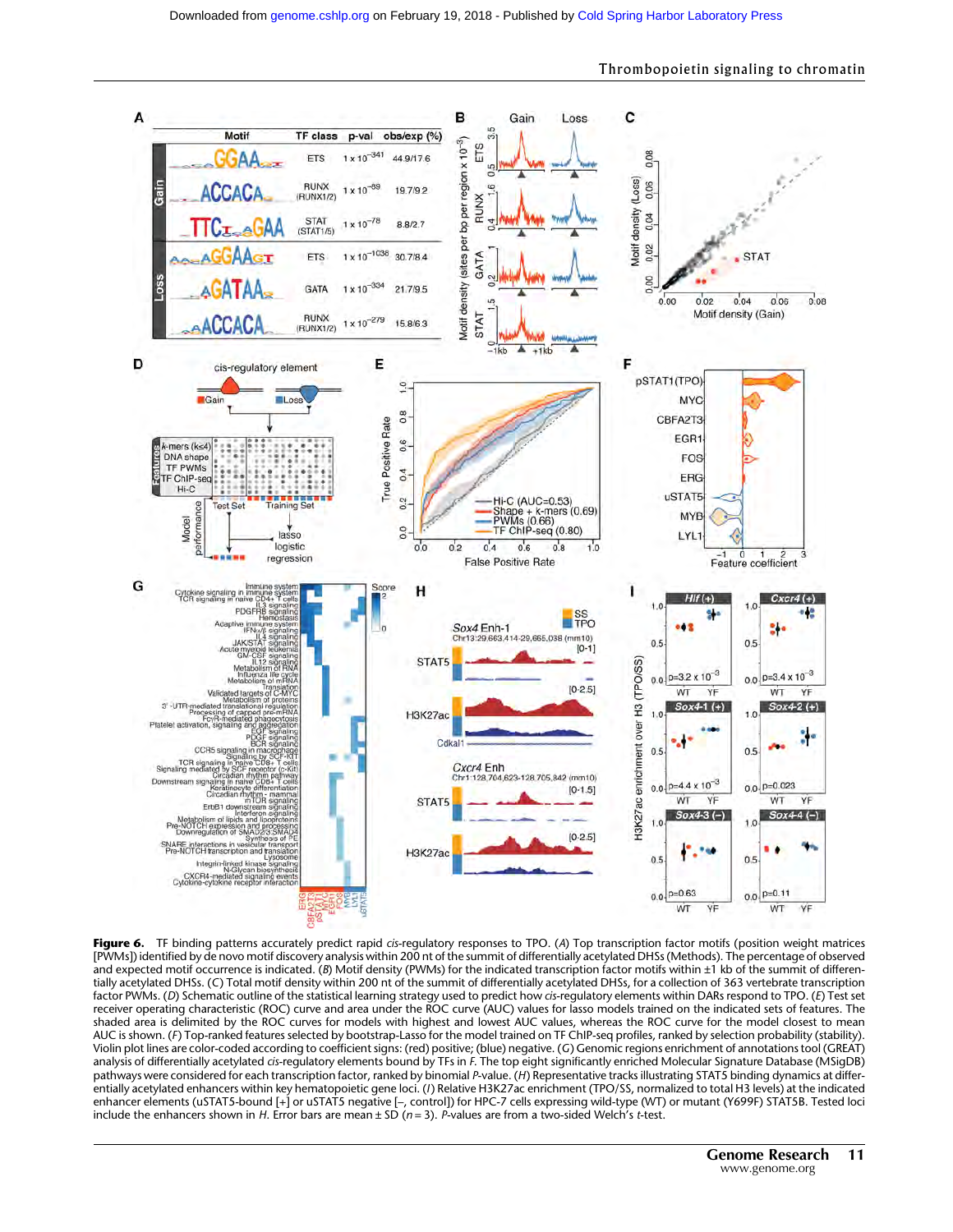and hormone receptor binding by 3C or circular chromosome conformation capture (4C) sequencing (Jin et al. 2013; Melo et al. 2013; Eijkelenboom et al. 2014). Our results indicate that poised chromatin architectures not only provide permissive regulatory topologies for transcriptional induction, but also a platform for rapid signaling-dependent repression of cis-regulatory units. Therefore, it is plausible that disruption of preformed chromatin architectures prior to TPO stimulation might similarly impair both activation and repression of cis-regulatory units in response to TPO signaling. However, further work will be required to formally test this hypothesis.

Third, we show that TPO signaling can induce opposite responses at cis-regulatory elements exhibiting markedly similar DNA sequence compositions and regulatory codes. This unexpected finding raises the question about which molecular determinants direct these opposing events. Regulatory instructions are encoded in DNA sequences by the identity, frequency, affinity, and grammar of TF binding sites. However, how these parameters dictate cis-regulatory dynamics is poorly understood (Spitz and Furlong 2012; Levo and Segal 2014). Our results indicate that, with the notable exception of pSTATs, the mere presence or absence of binding motifs for specific TFs cannot predict individual cis-regulatory responses to TPO and raise the possibility that orientation and spacing of TF motifs might play a role in determining these responses. Consistent with this concept, a recent work demonstrated that a different motif grammar based on the same building blocks defines activating and repressing cis-regulatory elements in rod photoreceptors (White et al. 2016). Moreover, several studies showed that a subset of TFs can act both as repressor or activator depending on cellular states, sequence contexts, and binding of cofactors (Méthot and Basler 1999; Sharrocks 2001; Nayak et al. 2009; Hollenhorst et al. 2011; Liu et al. 2014; Sánchez-Tilló et al. 2015). Deciphering the motif grammar that distinguishes activated and repressed cis-regulatory elements should be an important goal of future studies. To this end, statistical learning models considering motif orientation and spacing could be used to guide the design of massively parallel reporter assays based on synthetic regulatory elements or more targeted in vitro assays (Inoue and Ahituv 2015; Fiore and Cohen 2016).

Although our analysis suggests that regulatory priming in multipotent progenitors does not appear to be constrained by sequence composition, in vivo TF binding patterns are able to accurately predict rapid cis-regulatory responses to TPO. Interestingly, feature importance analysis indicates that preexisting TF binding prior to TPO stimulation significantly contributes to these predictions. This notion is further supported by the targeted experimental analysis of uSTAT5-bound enhancers, where preexisting uSTAT5 binding is predictive for the repression of these regulatory elements. Moreover, our statistical models identified other potential key players mediating rapid cis-regulatory responses to TPO such as MYB and LYL1. These hematopoietic TFs are critically involved in the maintenance of HSPCs as well as in lymphoid differentiation (Capron et al. 2006; Fahl et al. 2009; Lieu and Reddy 2009; Souroullas et al. 2009; Greig et al. 2010). Our results suggest that MYB and LYL1 binding prior to TPO stimulation predicts deacetylation of cis-regulatory elements associated with the lymphoid lineage. Therefore, it is tempting to speculate that TPO supports megakaryocytic lineage specification in part by restricting the developmental potential of multipotent progenitor cells. To this end, it would be interesting to further investigate whether TPO directly regulates chromatin binding and/or activity of MYB and LYL1 in HSPCs.

# Methods

# Cells and cell culture

HPC-7 cells were grown at 37°C and 5% CO<sub>2</sub> in IMDM (Invitrogen) supplemented with 10% fetal calf serum, 10% SCF conditioned media (produced by the BHK/MKL cell line), 1% L-Glutamine, 1% penicillin/streptomycin, and 74.8 µM monothioglycerol (Sigma). Cell density was maintained between  $5 \times 10^5$  and  $2 \times$  $10^6$  cells/mL.

# Mice

Eight- to twelve-week-old C57BL/6 mice (Charles River) were used in this study. All mouse procedures were approved by the UK Home Office and the University of Cambridge Animal Welfare and Ethical Review Board.

# Serum starvation and cytokine stimulation

Cells were spun down at 1000 rpm for 5 min and washed once in PBS. The cell pellet was resuspended at a density of  $1 \times 10^6$  cells/mL in StemSpan SFEM medium (StemCell Technologies) and incubated for 4 h. Serum-starved cells were then stimulated with recombinant murine thrombopoietin (TPO, Peprotech) at 100 ng/mL for 30 min. TPO was diluted in a small volume of fresh StemSpan SFEM medium prior to stimulation.

# Isolation of CD41+LSK cells

Freshly isolated mouse bone marrow cells were stained with AF700-conjugated lineage cocktail (133313), APC-Cy7-conjugated anti-cKit (105826), Bv605-conjugated anti-Sca1 (108133), and FITC-conjugated anti-CD41 (133903). 7-AAD (Invitrogen) was used to exclude dead cells. All antibodies were purchased from BioLegend unless otherwise indicated. Cells were sorted on fluorescence-activated cell sorting (FACS) Aria (BD Bioscience) directly into StemSpan SFEM medium (StemCell Technologies). The sorted cells were incubated for 1 h at 37°C and 5%  $CO<sub>2</sub>$  prior to stimulation with TPO as described above.

# HDAC inhibitor treatment

HPC-7 cells were starved as described above. Cells were pretreated with HDAC inhibitors, 1  $\mu$ M of Trichostatin A, or 5 nM of Romidepsin (Selleckchem) during the final 30 min of serum starvation and stimulated with TPO at 100 ng/mL for 30 min.

# STAT5 expression

Retrovirus was produced using Phoenix cells (ATCC). HPC-7 cells were infected with retrovirus expressing STAT5B or mutant (Y699F) STAT5B in the presence 8 µg/mL polybrene (Millipore). After 24 h, GFP-positive cells were FACS sorted and cultured in IMDM media (Invitrogen) supplemented with 10% fetal bovine serum and 10% SCF conditioned media.

#### RNA preparation and RT-qPCR

Total RNA was isolated using Direct-zol (Zymo Research) and reverse transcribed into cDNA using SuperScript IV First Strand Synthesis System (Invitrogen) following the manufacturer's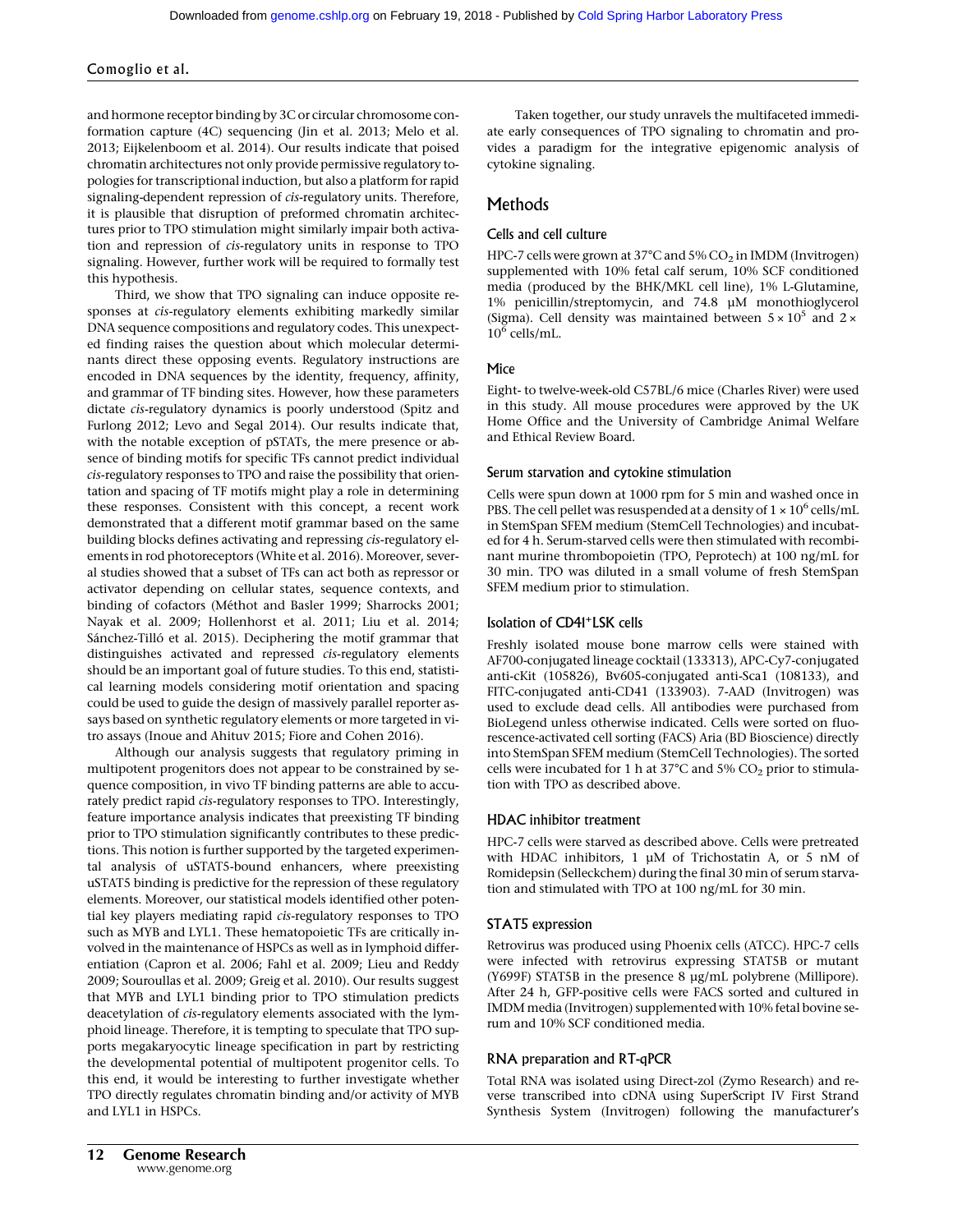instructions. Quantitative RT-PCR was carried out using SYBR Green Brilliant II low Rox and a Stratagene Mx3000P machine (Agilent Technologies). For primer sequences, see [Supplemental](http://genome.cshlp.org/lookup/suppl/doi:10.1101/gr.227272.117/-/DC1) [Table S2](http://genome.cshlp.org/lookup/suppl/doi:10.1101/gr.227272.117/-/DC1).

#### Subcellular RNA isolation

Subcellular fractionation and RNA preparation were performed essentially as described (Bhatt et al. 2012) with modifications detailed in [Supplemental Methods.](http://genome.cshlp.org/lookup/suppl/doi:10.1101/gr.227272.117/-/DC1)

#### Chromatin immunoprecipitation

Chromatin immunoprecipitation (ChIP) assays on serum-starved and TPO-stimulated HPC-7 cells were performed as previously described ([Supplemental Methods;](http://genome.cshlp.org/lookup/suppl/doi:10.1101/gr.227272.117/-/DC1) Wilson et al. 2010).

#### Hi-C

Hi-C libraries were generated essentially as described (Schoenfelder et al. 2015) with modifications detailed in [Supplemental Methods.](http://genome.cshlp.org/lookup/suppl/doi:10.1101/gr.227272.117/-/DC1)

#### Promoter Capture Hi-C

Promoter Capture Hi-C libraries were generated essentially as described (Schoenfelder et al. 2015) with modifications detailed in [Supplemental Methods](http://genome.cshlp.org/lookup/suppl/doi:10.1101/gr.227272.117/-/DC1).

#### Computational analyses

Subcellular RNA-seq, ChIP-seq, Hi-C, and promoter Capture Hi-C data processing and all computational analyses are detailed in [Supplemental Methods](http://genome.cshlp.org/lookup/suppl/doi:10.1101/gr.227272.117/-/DC1).

### Data access

RNA-seq, ChIP-seq, Hi-C, and promoter Capture Hi-C raw and processed data from this study have been submitted to the NCBI Gene Expression Omnibus (GEO;<http://www.ncbi.nlm.nih.gov/geo/>) under accession number GSE100835.

# Acknowledgments

We thank Bertie Göttgens for providing access to raw data prior to their publication, and David Flores-Santa-Cruz and Rebecca Hannah for technical support. We also thank Gioacchino Natoli, Chiara Balestrieri, and Liv Austenaa (European Institute of Oncology) for help with subcellular RNA isolation and TF motif analysis, and Luca Giorgetti and Zhan Yinxiu (Friedrich Miescher Institute) for discussion. F.C. was supported by an EMBO longterm fellowship (1305-2015 and Marie Curie Actions LTFCOFUND2013/GA-2013-609409). Work in the Fraser laboratory was supported by the UK Biotechnology and Biological Sciences Research Council (Grant Ref. BB/J004480/1). Work in the Green laboratory was supported by Bloodwise (Grant Ref. 13003), the Wellcome Trust (Grant Ref. 104710/Z/14/Z), the Medical Research Council, the Kay Kendall Leukaemia Fund, the Cambridge NIHR Biomedical Research Center, the Cambridge Experimental Cancer Medicine Centre, the Leukemia and Lymphoma Society of America (Grant Ref. 07037), and a core support grant from the Wellcome Trust and MRC.

Author contributions: F.C. and H.J.P. conceptualized the study; F.C., H.J.P., and S.S. designed the methodology; F.C., I.B., and D.B. carried out the formal analysis; F.C., H.J.P., and S.S. conducted the investigation; P.F. and A.R.G. acquired the resources; F.C. wrote the original draft; F.C., H.J.P., S.S., I.B., P.F., and A.R.G. contributed to writing, reviewing, and editing; F.C. was responsible for visualization; S.S., P.F., and A.R.G. supervised; P.F. and A.R.G. acquired funding.

# References

- Apostolou E, Ferrari F, Walsh RM, Bar-Nur O, Stadtfeld M, Cheloufi S, Stuart HT, Polo JM, Ohsumi TK, Borowsky ML, et al. 2013. Genome-wide chromatin interactions of the Nanog locus in pluripotency, differentiation, and reprogramming. Cell Stem Cell 12: 699-712.
- Bartley TD, Bogenberger J, Hunt P, Li YS, Lu HS, Martin F, Chang MS, Samal B, Nichol JL, Swift S, et al. 1994. Identification and cloning of a megakaryocyte growth and development factor that is a ligand for the cytokine receptor MpI. Cell 77: 1117–1124.
- Bhatt DM, Pandya-Jones A, Tong AJ, Barozzi I, Lissner MM, Natoli G, Black DL, Smale ST. 2012. Transcript dynamics of proinflammatory genes revealed by sequence analysis of subcellular RNA fractions. Cell 150: 279–290.
- Bluteau D, Lordier L, Di Stefano A, Chang Y, Raslova H, Debili N, Vainchenker W. 2009. Regulation of megakaryocyte maturation and platelet formation. J Thromb Haemost 7: 227-234.
- Bonev B, Cavalli G. 2016. Organization and function of the 3D genome. Nat Rev Genet 17: 772.
- Bouwman BA, de Laat W. 2015. Getting the genome in shape: the formation of loops, domains and compartments. Genome Biol 16: 154.
- Breiman L. 2001. Random forests. Mach Learn 45: 5-32.
- Buza-Vidas N, Antonchuk J, Qian H, Månsson R, Luc S, Zandi S, Anderson K, Takaki S, Nygren JM, Jensen CT, et al. 2006. Cytokines regulate postnatal hematopoietic stem cell expansion: opposing roles of thrombopoietin and LNK. *Genes Dev* **20:** 2018–2023.
- Cairns J, Freire-Pritchett P, Wingett SW, Várnai C, Dimond A, Plagnol V, Zerbino D, Schoenfelder S, Javierre BM, Osborne C, et al. 2016. CHiCAGO: robust detection of DNA looping interactions in Capture Hi-C data. Genome Biol 17: 127.
- Calo E, Wysocka J. 2013. Modification of enhancer chromatin: what, how, and why? Mol Cell 49: 825-837
- Capron C, Lécluse Y, Kaushik AL, Foudi A, Lacout C, Sekkai D, Godin I, Albagli O, Poullion I, Svinartchouk F, et al. 2006. The SCL relative LYL-1 is required for fetal and adult hematopoietic stem cell function and B-cell differentiation. Blood 107: 4678-4687.
- Chiu TP, Comoglio F, Zhou T, Yang L, Paro R, Rohs R. 2016. DNAshapeR: an R/Bioconductor package for DNA shape prediction and feature encoding. Bioinformatics 32: 1211–1213.
- Comoglio F, Paro R. 2014. Combinatorial modeling of chromatin features quantitatively predicts DNA replication timing in Drosophila. PLoS Comput Biol 10: e1003419.
- Comoglio F, Schlumpf T, Schmid V, Rohs R, Beisel C, Paro R. 2015. Highresolution profiling of Drosophila replication start sites reveals a DNA shape and chromatin signature of metazoan origins. Cell Rep 11: 821–834.
- Creyghton MP, Cheng AW, Welstead GG, Kooistra T, Carey BW, Steine EJ, Hanna J, Lodato MA, Frampton GM, Sharp PA, et al. 2010. Histone H3K27ac separates active from poised enhancers and predicts developmental state. Proc Natl Acad Sci 107: 21931-21936.
- Cruz-Molina S, Respuela P, Tebartz C, Kolovos P, Nikolic M, Fueyo R, van Ijcken WFJ, Grosveld F, Frommolt P, Bazzi H, et al. 2017. PRC2 facilitates the regulatory topology required for poised enhancer function during pluripotent stem cell differentiation. Cell Stem Cell 20: 689-705.
- De Graaf CA, Metcalf D. 2011. Thrombopoietin and hematopoietic stem cells. Cell Cycle 10: 1582-1589.
- de Laat W, Duboule D. 2013. Topology of mammalian developmental enhancers and their regulatory landscapes. Nature 502: 499-506.
- de Sauvage FJ, Hass PE, Spencer SD, Malloy BE, Gurney AL, Spencer SA, Darbonne WC, Henzel WJ, Wong SC, Kuang WJ, et al. 1994. Stimulation of megakaryocytopoiesis and thrombopoiesis by the c-Mpl ligand. Nature 369: 533–538.
- de Sauvage FJ, Carver-Moore K, Luoh SM, Ryan A, Dowd M, Eaton DL, Moore MW. 1996. Physiological regulation of early and late stages of megakaryocytopoiesis by thrombopoietin. J Exp Med 183: 651-656.
- Dekker J, Mirny L. 2016. The 3D genome as moderator of chromosomal communication. Cell 164: 1110–1121.
- Deng W, Lee J, Wang H, Miller J, Reik A, Gregory PD, Dean A. 2012. Controlling long-range genomic interactions at a native locus by targeted tethering of a looping factor. Cell 149: 1233–1244.
- Denker A, De Laat W. 2016. The second decade of 3C technologies: detailed insights into nuclear organization. Genes Dev 30: 1357-1382
- Diaferia GR, Balestrieri C, Prosperini E, Nicoli P, Spaggiari P, Zerbi A, Natoli G. 2016. Dissection of transcriptional and cis-regulatory control of differentiation in human pancreatic cancer. EMBO J 35: 595-617.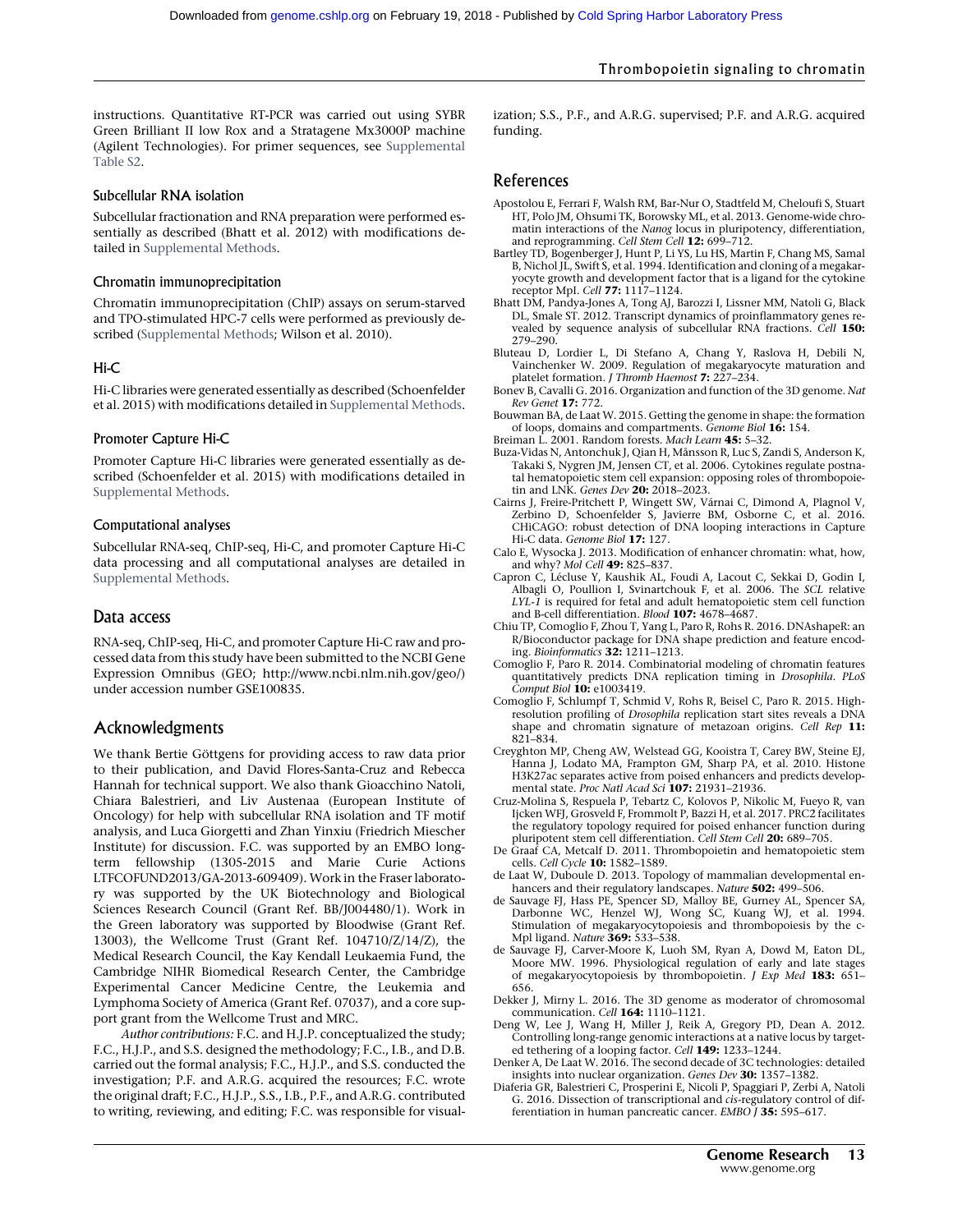- Dixon JR, Selvaraj S, Yue F, Kim A, Li Y, Shen Y, Hu M, Liu JS, Ren B. 2012. Topological domains in mammalian genomes identified by analysis of chromatin interactions. Nature 485: 376–380.
- Eaves C. 2015. Hematopoietic stem cells: concepts, definitions, and the new reality. *Blood* **125:** 2605–2614.
- Eijkelenboom A, Mokry M, de Wit E, Smits LM, Polderman PE, van Triest MH, van Boxtel R, Schulze A, de Laat W, Cuppen E, et al. 2014. Genome-wide analysis of FOXO3 mediated transcription regulation through RNA polymerase II profiling. Mol Syst Biol 9: 638.
- The ENCODE Project Consortium. 2012. An integrated encyclopedia of DNA elements in the human genome. Nature 489: 57-74.
- Fahl SP, Crittenden RB, Allman D, Bender TP, Fahl SP, Crittenden RB, Allman D, Bender TP. 2009. c-Myb is required for Pro-B cell differentiation. *I Immunol* **183:** 5582-5592.
- Fiore C, Cohen BA. 2016. Interactions between pluripotency factors specify cis-regulation in embryonic stem cells. Genome Res 26: 778–786.
- Freire-Pritchett P, Schoenfelder S, Várnai C, Steven W. 2017. Global reorganisation of cis-regulatory units upon lineage commitment of human embryonic stem cells. eLife 6: e21926. doi: 10.7554/eLife.21926.
- Fullwood MJ, Liu MH, Pan YF, Liu J, Xu H, Mohamed YB, Orlov YL, Velkov S, Ho A, Mei PH, et al. 2009. An oestrogen-receptor-α-bound human chromatin interactome. Nature 462: 58–64.
- Ghavi-Helm Y, Klein FA, Pakozdi T, Ciglar L, Noordermeer D, Huber W, Furlong EEM. 2014. Enhancer loops appear stable during development and are associated with paused polymerase. Nature 512: 96-100.
- Greig KT, De Graaf CA, Murphy JM, Carpinelli MR, Heng S, Pang M, Frampton J, Kile BT, Hilton DJ, Nutt SL. 2010. Critical roles for c-Myb in lymphoid priming and early B-cell development. Blood 115: 2796–2806.
- Heintzman ND, Stuart RK, Hon G, Fu Y, Ching CW, Hawkins RD, Barrera LO, Van Calcar S, Qu C, Ching KA, et al. 2007. Distinct and predictive chromatin signatures of transcriptional promoters and enhancers in the human genome. Nat Genet 39: 311-318.
- Heintzman ND, Hon GC, Hawkins RD, Kheradpour P, Stark A, Harp LF, Ye Z, Lee LK, Stuart RK, Ching CW, et al. 2009. Histone modifications at human enhancers reflect global cell-type-specific gene expression. Nature 459: 108–112.
- Hnisz D, Abraham BJ, Lee TI, Lau A, Saint-André V, Sigova AA, Hoke HA, Young RA. 2013. Super-enhancers in the control of cell identity and disease. Cell 155: 934-947.
- Hnisz D, Day DS, Young RA. 2016. Insulated neighborhoods: structural and functional units of mammalian gene control. Cell 167: 1188–1200.
- Hollenhorst PC, McIntosh LP, Graves BJ. 2011. Genomic and biochemical insights into the specificity of ETS transcription factors. Annu Rev Biochem 80: 437–471.
- Ing-Simmons E, Seitan VC, Faure AJ, Flicek P, Carroll T, Dekker J, Fisher AG, Lenhard B, Merkenschlager M. 2015. Spatial enhancer clustering and regulation of enhancer-proximal genes by cohesin. Genome Res 25: 504–513.
- Inoue F, Ahituv N. 2015. Genomics decoding enhancers using massively parallel reporter assays. Genomics 106: 159-164.
- Jin F, Li Y, Dixon JR, Selvaraj S, Ye Z, Lee AY, Yen CA, Schmitt AD, Espinoza CA, Ren B. 2013. A high-resolution map of the three-dimensional chromatin interactome in human cells. Nature 503: 290–294.
- Khan A, Zhang X. 2016. dbSUPER: a database of super-enhancers in mouse and human genome. Nucleic Acids Res 44: D164–D171.
- Kimura S, Roberts AW, Metcalf D, Alexander WS. 1998. Hematopoietic stem cell deficiencies in mice lacking c-Mpl, the receptor for thrombopoietin. Proc Natl Acad Sci 95: 1195–1200.
- Le Dily F, Baù D, Pohl A, Vicent GP, Serra F, Soronellas D, Castellano G, Wright RH, Ballare C, Filion G, et al. 2014. Distinct structural transitions of chromatin topological domains correlate with coordinated hormoneinduced gene regulation. Genes Dev 28: 2151–2162.
- Levo M, Segal E. 2014. In pursuit of design principles of regulatory sequences. Nat Rev Genet 15: 453–468.
- Li W, Notani D, Rosenfeld MG. 2016. Enhancers as non-coding RNA transcription units: recent insights and future perspectives. Nat Rev Genet 17: 207–223.
- Lieberman-Aiden E, Van Berkum NL, Williams L, Imakaev M, Ragoczy T, Telling A, Amit I, Lajoie BR, Sabo PJ, Dorschner MO, et al. 2009. Comprehensive mapping of long-range interactions reveals folding principles of the human genome. Science 326: 289–293.
- Lieu YK, Reddy EP. 2009. Conditional c-myb knockout in adult hematopoietic stem cells leads to loss of self-renewal due to impaired proliferation and accelerated differentiation. Proc Natl Acad Sci 106: 21689–21694.
- Lin YC, Benner C, Mansson R, Heinz S, Miyazaki K, Miyazaki M, Chandra V, Bossen C, Glass CK, Murre C. 2012. Global changes in the nuclear positioning of genes and intra- and interdomain genomic interactions that orchestrate B cell fate. Nat Immunol 13: 1196–1204.
- Liu YR, Laghari ZA, Novoa CA, Hughes J, Webster JRM, Goodwin PE, Wheatley SP, Scotting PJ. 2014. Sox2 acts as a transcriptional repressor in neural stem cells. **BMC Neurosci** 15: 95.
- Lok S, Kaushansky K, Holly RD, Kuijper JL, Lofton-Day CE, Oort PJ, Grant FJ, Heipel MD, Burkhead SK, Kramer JM. 1994. Cloning and expression of murine thrombopoietin cDNA and stimulation of platelet production in vivo. Nature 369: 565–568.
- Lun ATL, Smyth GK. 2015. csaw: a bioconductor package for differential binding analysis of ChIP-seq data using sliding windows. Nucleic Acids Res 44: e45. doi: 10.1093/nar/gkv1191.
- Markenscoff-Papadimitriou E, Allen WE, Colquitt BM, Goh T, Murphy KK, Monahan K, Mosley CP, Ahituv N, Lomvardas S. 2014. Enhancer interaction networks as a means for singular olfactory receptor expression. Cell 159: 543-557
- McLean CY, Bristor D, Hiller M, Clarke SL, Schaar BT, Lowe CB, Wenger AM, Bejerano G. 2010. GREAT improves functional interpretation of cis-regulatory regions. Nat Biotechnol 28: 495–501.
- Melo CA, Drost J, Wijchers PJ, van de Werken H, de Wit E, Oude Vrielink JA, Elkon R, Melo SA, Léveillé N, Kalluri R, et al. 2013. eRNAs are required for p53-dependent enhancer activity and gene transcription. Mol Cell 49: 524–535.
- Méthot N, Basler K. 1999. Hedgehog controls limb development by regulating the activities of distinct transcriptional activator and repressor forms of Cubitus interruptus. Cell 96: 819-831.
- Montavon T, Soshnikova N, Mascrez B, Joye E, Thevenet L, Splinter E, De Laat W, Spitz F, Duboule D. 2011. A regulatory archipelago controls Hox genes transcription in digits. Cell 147: 1132-1145.
- Nayak A, Glöckner-Pagel J, Vaeth M, Schumann JE, Buttmann M, Bopp T, Schmitt E, Serfling E, Berberich-Siebelt F. 2009. Sumoylation of the transcription factor NFATc1 leads to its subnuclear relocalization and interleukin-2 repression by histone deacetylase. J Biol Chem 284: 10935–10946.
- Nishikii H, Kanazawa Y, Umemoto T, Goltsev Y, Matsuzaki Y, Matsushita K, Yamato M, Nolan GP, Negrin R, Chiba S. 2015. Unipotent megakaryopoietic pathway bridging hematopoietic stem cells and mature mega-<br>karyocytes. S*tem Cells* **33:** 2196–2207.
- Nora EP, Lajoie BR, Schulz EG, Giorgetti L, Okamoto I, Servant N, Piolot T, van Berkum NL, Meisig J, Sedat J, et al. 2012. Spatial partitioning of the regulatory landscape of the X-inactivation centre. Nature 485: 381–385.
- Nora EP, Goloborodko A, Valton AL, Gibcus JH, Uebersohn A, Abdennur N, Dekker J, Mirny LA, Bruneau BG. 2017. Targeted degradation of CTCF decouples local insulation of chromosome domains from genomic compartmentalization. Cell 169: 930-944.e22.
- Park HJ, Li J, Hannah R, Biddie S, Leal-Cervantes AI, Flores D, Cruz S, Sexl V, Göttgens B, Green AR. 2015. Cytokine-induced megakaryocytic differentiation is regulated by genome-wide loss of a uSTAT transcriptional<br>program. EMBO J **35:** 580–594.
- Parker SC, Stitzel ML, Taylor DL, Orozco JM, Erdos MR, Akiyama JA, van Bueren KL, Chines PS, Narisu N, Black BL, et al. 2013. Chromatin stretch enhancer states drive cell-specific gene regulation and harbor human disease risk variants. Proc Natl Acad Sci 110: 17921-17926.
- Phillips-Cremins JE, Sauria ME, Sanyal A, Gerasimova TI, Lajoie BR, Bell JS, Ong CT, Hookway TA, Guo C, Sun Y, et al. 2013. Architectural protein subclasses shape 3D organization of genomes during lineage commitment. Cell 153: 1281-1295.
- Pinto do Ó P, Kolterud Å, Carlsson L. 1998. Expression of the LIM-homeobox gene LH2 generates immortalized Steel factor-dependent multipotent hematopoietic precursors. EMBO J 17: 5744-5756.
- Qian H, Buza-Vidas N, Hyland CD, Jensen CT, Antonchuk J, Månsson R, Thoren LA, Ekblom M, Alexander WS, Jacobsen SEW. 2007. Critical role of thrombopoietin in maintaining adult quiescent hematopoietic stem cells. Cell Stem Cell 1: 671-684.
- Rao SS, Huang SC, Glenn B, Hilaire S, Casellas R, Lander ES, Aiden EL. 2017. Cohesin loss eliminates all loop domains. Cell 171: 305–309.
- Reiter F, Wienerroither S, Stark A. 2017. Combinatorial function of transcription factors and cofactors. Curr Opin Genet Dev 43: 73-81.
- Rieger MA, Schroeder T. 2012. Hematopoiesis. Cold Spring Harb Perspect Biol 4: a008250.
- Ruijtenberg S, van den Heuvel S. 2016. Coordinating cell proliferation and differentiation: antagonism between cell cycle regulators and cell typespecific gene expression. Cell Cycle 15: 196-212.
- Sahlén P, Abdullayev I, Ramsköld D, Matskova L, Rilakovic N, Lötstedt B, Albert TJ, Lundeberg J, Sandberg R. 2015. Genome-wide mapping of promoter-anchored interactions with close to single-enhancer resolution. Genome Biol 16: 156.
- Sánchez-Tilló E, De Barrios O, Valls E, Darling DS, Castells A, Postigo A. 2015. ZEB1 and TCF4 reciprocally modulate their transcriptional activities to regulate Wnt target gene expression. Oncogene 34: 5760–5770.
- Schoenfelder S, Furlan-Magaril M, Mifsud B, Tavares-Cadete F, Sugar R, Javierre BM, Nagano T, Katsman Y, Sakthidevi M, Wingett SW, et al.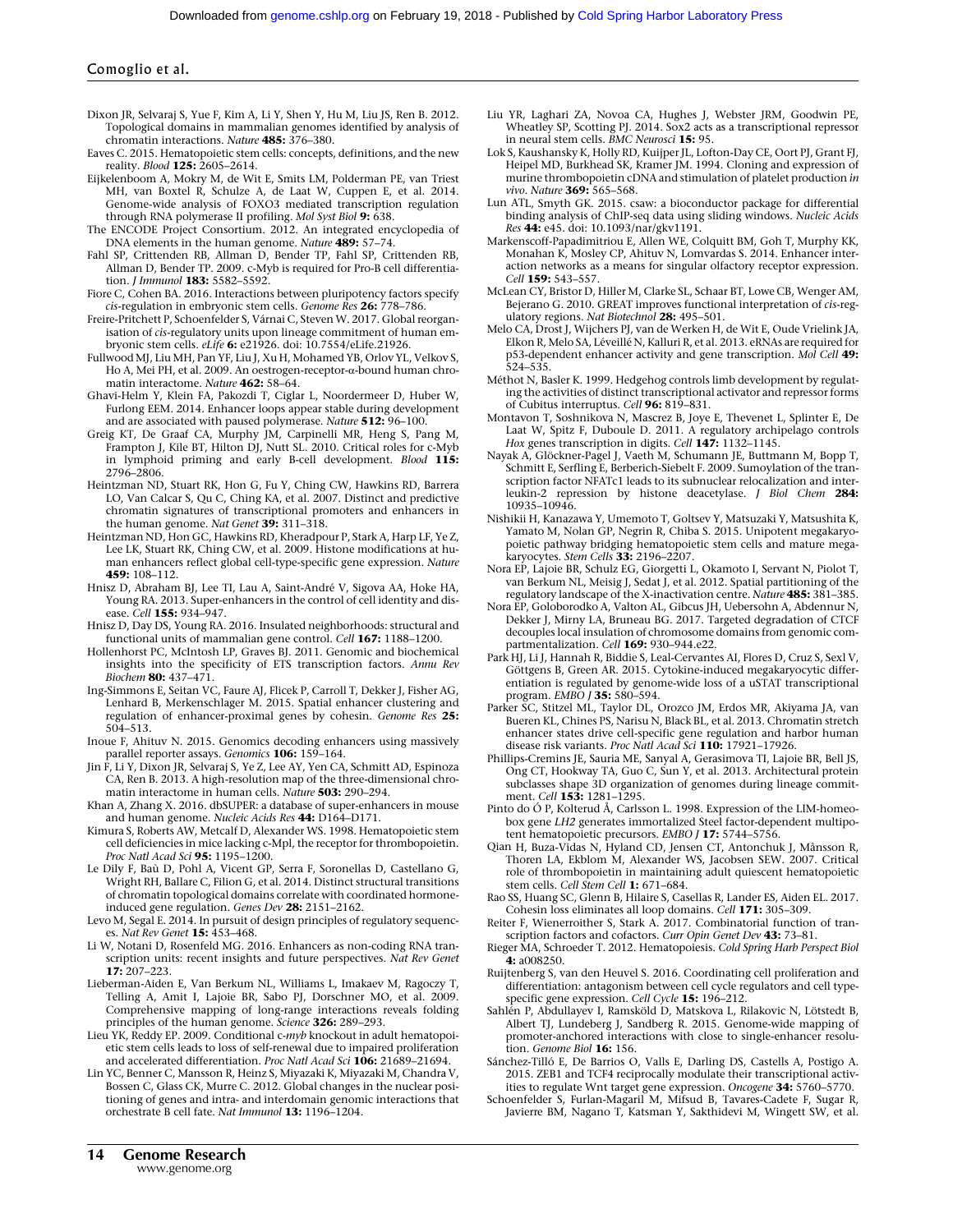2015. The pluripotent regulatory circuitry connecting promoters to their long-range interacting elements. Genome Res 25: 582–597.

- Schwarzer W, Abdennur N, Goloborodko A, Pekowska A, Fudenberg G, Loe-Mie Y, Fonseca NA, Huber W, Haering CH, Mirny L, et al. 2017. Two independent modes of chromatin organization revealed by cohesin removal. Nature 551: 51–56.
- Servant N, Varoquaux N, Lajoie BR, Viara E, Chen CJ, Vert JP, Heard E, Dekker J, Barillot E. 2015. HiC-Pro: an optimized and flexible pipeline for Hi-C data processing. Genome Biol 16: 259. doi: 10.1186/s13059- 015-0831-x.
- Sexton T, Yaffe E, Kenigsberg E, Bantignies F, Leblanc B, Hoichman M, Parrinello H, Tanay A, Cavalli G. 2012. Three-dimensional folding and functional organization principles of the Drosophila genome. Cell 148: 458–472.
- Sharrocks AD. 2001. The ETS-domain transcription factor family. Nat Rev Mol Cell Biol 2: 827–837.
- Shlyueva D, Stampfel G, Stark A. 2014. Transcriptional enhancers: from properties to genome-wide predictions. Nat Rev Genet 15: 272–286.
- Smith E, Shilatifard A. 2014. Enhancer biology and enhanceropathies. Nat Struct Mol Biol 21: 210–219.
- Solar GP, Kerr WG, Zeigler FC, Hess D, Donahue C, de Sauvage FJ, Eaton DL. 1998. Role of c-mpl in early hematopoiesis. Blood 92: 4–10.
- Souroullas GP, Salmon JM, Sablitzky F, Curtis DJ, Goodell MA. 2009. Adult hematopoietic stem and progenitor cells require either Lyl1 or Scl for survival. Cell Stem Cell 4: 180-186.
- Spitz F, Furlong EE. 2012. Transcription factors: from enhancer binding to developmental control. Nat Rev Genet 13: 613–626.
- Tibshirani R. 1996. Regression selection and shrinkage via the lasso. J R Stat Soc B 58: 267-288.
- Vahedi G, Kanno Y, Furumoto Y, Jiang K, Parker SC, Erdos MR, Davis SR, Roychoudhuri R, Restifo NP, Gadina M, et al. 2015. Super-enhancers delineate disease-associated regulatory nodes in T cells. Nature 520: 558–562.
- White MA, Kwasnieski JC, Myers CA, Shen SQ, Corbo JC, Cohen BA. 2016. A simple grammar defines activating and repressing *cis-regulatory* elements in photoreceptors. Cell Rep 17: 1247-1254.
- Whyte WA, Orlando DA, Hnisz D, Abraham BJ, Lin CY, Kagey MH, Rahl PB, Lee TI, Young RA. 2013. Master transcription factors and me-<br>diator establish super-enhancers at key cell identity genes. *Cell* 1**53:** 307–319.
- Wilson NK, Foster SD, Wang X, Knezevic K, Schütte J, Kaimakis P, Chilarska PM, Kinston S, Ouwehand WH, Dzierzak E, et al. 2010. Combinatorial transcriptional control in blood stem/progenitor cells: genome-wide analysis of ten major transcriptional regulators. Cell Stem Cell 7: 532–544.
- Wilson NK, Schoenfelder S, Hannah R, Sánchez Castillo M, Schutte J, Ladopoulos V, Mitchelmore J, Goode DK, Calero-Nieto FJ, Moignard V, et al. 2016. Integrated genome-scale analysis of the transcriptional regulatory landscape in a blood stem/progenitor cell model. Blood 127: e12-e23.
- Wutz G, Várnai C, Nagasaka K, Cisneros DA, Stocsits RR, Tang W, Schoenfelder S, Jessberger G, Muhar M, Hossain MJ, et al. 2017. Topologically associating domains and chromatin loops depend on cohesin and are regulated by CTCF, WAPL, and PDS5 proteins. EMBO J 36: 3573–3599.
- Yoshihara H, Arai F, Hosokawa K, Hagiwara T, Takubo K, Nakamura Y, Gomei Y, Iwasaki H, Matsuoka S, Miyamoto K, et al. 2007. Thrombopoietin/MPL signaling regulates hematopoietic stem cell quiescence and interaction with the osteoblastic niche. Cell Stem Cell 1: 685–697.
- Zhan Y, Mariani L, Barozzi I, Schulz EG, Bluthgen N, Stadler M, Tiana G, Giorgetti L. 2017. Reciprocal insulation analysis of Hi-C data shows that TADs represent a functionally but not structurally privileged scale in the hierarchical folding of chromosomes. Genome Res 27: 479–490.

Received July 6, 2017; accepted in revised form January 26, 2018.